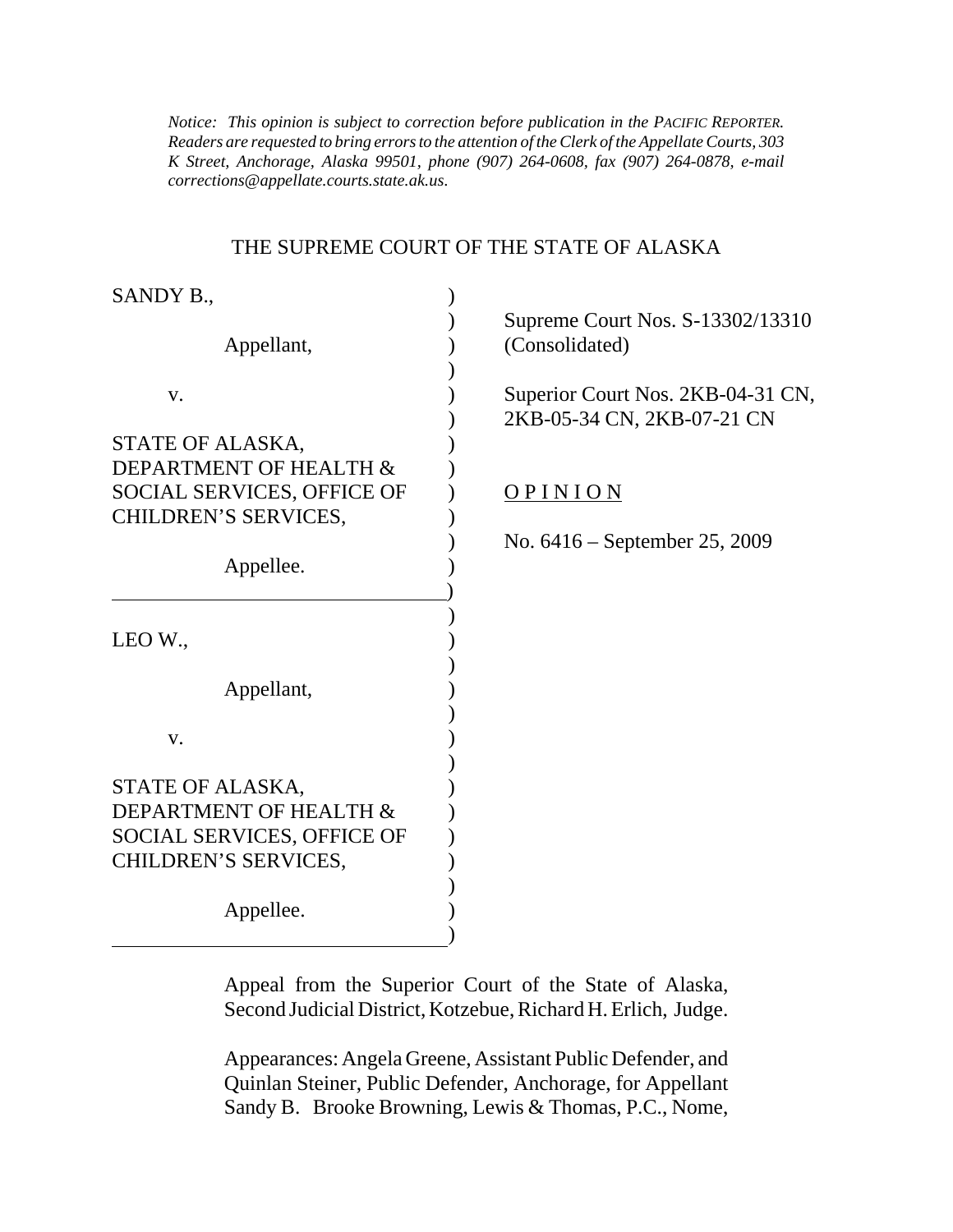for Appellant Leo W. Michael G. Hotchkin, Assistant Attorney General, Anchorage, and Richard A. Svobodny, Acting Attorney General, Juneau, for Appellee.

Before: Carpeneti, Chief Justice, Eastaugh, Fabe, Winfree, and Christen, Justices.

FABE, Justice.

## **I. INTRODUCTION**

The Office of Children's Services (OCS) removed three girls, who are Indian children under the Indian Child Welfare Act, from the care of their parents in three separate alcohol-related incidents between September 2005 and December 2007. The parents began to participate in residential substance abuse treatment just three weeks before the trial to terminate their parental rights. Before entering residential treatment, the parents had repeatedly denied that they had problems with alcohol, declined to communicate with OCS, failed to provide OCS with current contact information, and expressed interest in relinquishing their parental rights to the two oldest girls. Following a three-day termination trial, the trial court issued two written orders terminating their parental rights to all three children. The parents appeal the trial court's findings concerning the adequacy of OCS's active efforts to reunify them with their children and the sufficiency of the expert testimony. Given OCS's efforts throughout its involvement with the family and the parents' lack of cooperation and failure to acknowledge their problems with alcohol, the trial court's active efforts finding was not erroneous. The trial court also did not err in giving weight to the testimony of OCS's expert because the testimony was sufficiently grounded in the case's facts and issues and was consistent with the other evidence presented at trial. We therefore affirm the trial court's termination of the parents' rights to the three children.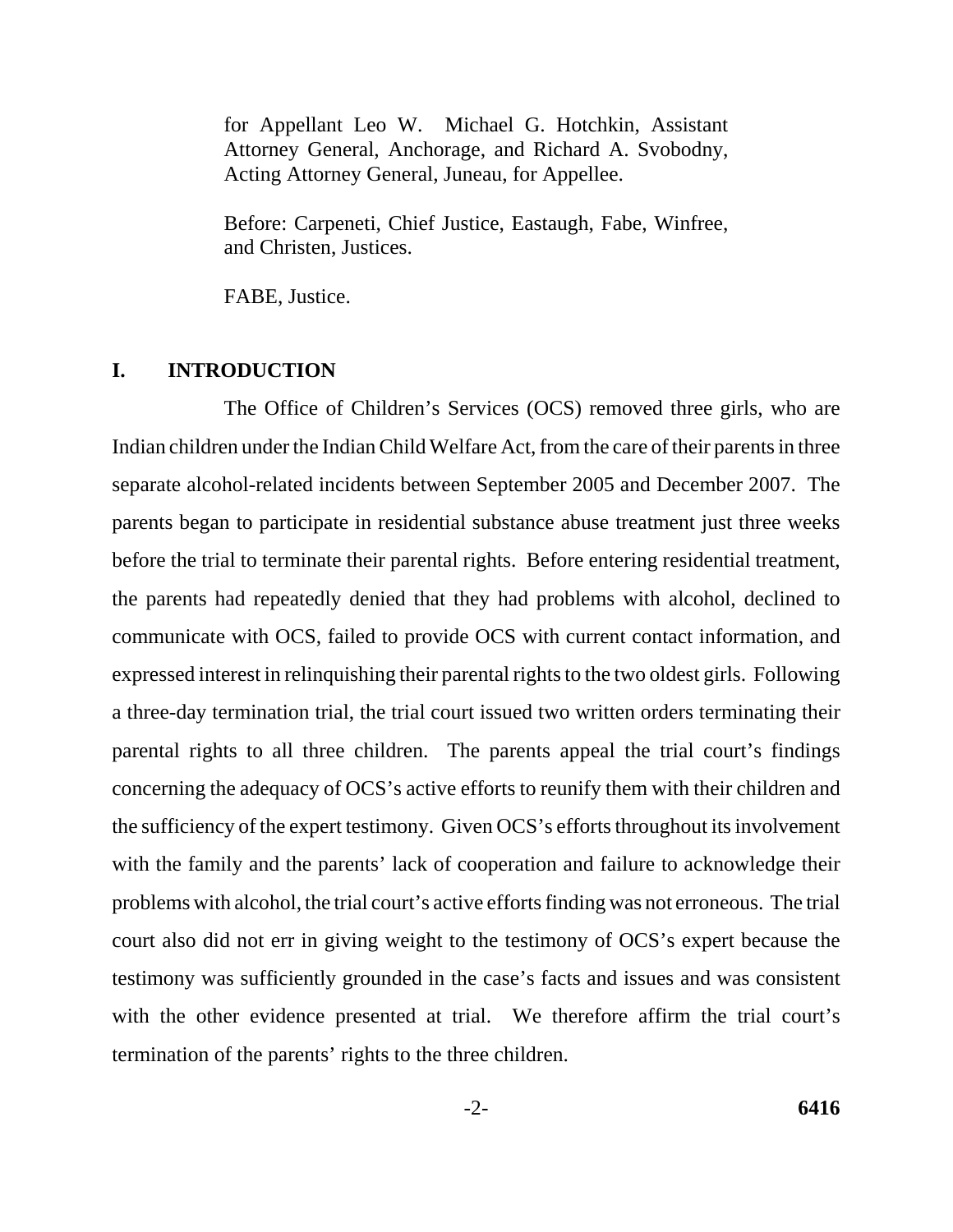### **II. FACTS AND PROCEEDINGS**

### **A. Facts**

Sandy is the mother of three girls, Vicki, Kathy, and Sarah.**<sup>1</sup>** Leo is the father of Vicki, born in 2001, and Sarah, born in 2007. Kathy was born in 2004 and her father, Trevor, is deceased. The three girls are Indian children under the Indian Child Welfare Act (ICWA).**<sup>2</sup>**

The children were removed from their parents' custody at different times. On September 8, 2005, OCS filed an emergency petition for adjudication of Kathy as in need of aid and for temporary custody. The petition alleged that during the early morning of September 7 Sandy became intoxicated in the presence of Kathy and then left Kathy in her apartment in Kotzebue with Kathy's father, Trevor, who was also intoxicated. According to the petition, Trevor later left the sixteen-month-old girl alone in the apartment and committed suicide.

Sandy was admitted to the Maniilaq Health Center in Kotzebue on September 8, 2005, due to suicidal ideation, and she remained in the hospital for about a week. Between September and December 2005, Sandy participated in residential drug and alcohol treatment at the Maniilaq Recovery Center, but she left twice against treatment advice. During substance abuse and mental health assessments at the center, Sandy disclosed her extensive history of depression and alcohol and marijuana use.

While Sandy was in residential treatment, she routinely attended OCSscheduled visits with Kathy three times a week. But Sandy rarely visited Kathy after she

<sup>1</sup> We adopt the pseudonyms used by the parties to protect the family members' privacy.

**<sup>2</sup>**25 U.S.C. §§ 1901–1963 (2006). Although the parties agree that the girls are Indian children under ICWA, it does not appear that the children's tribal affiliation has been fully resolved.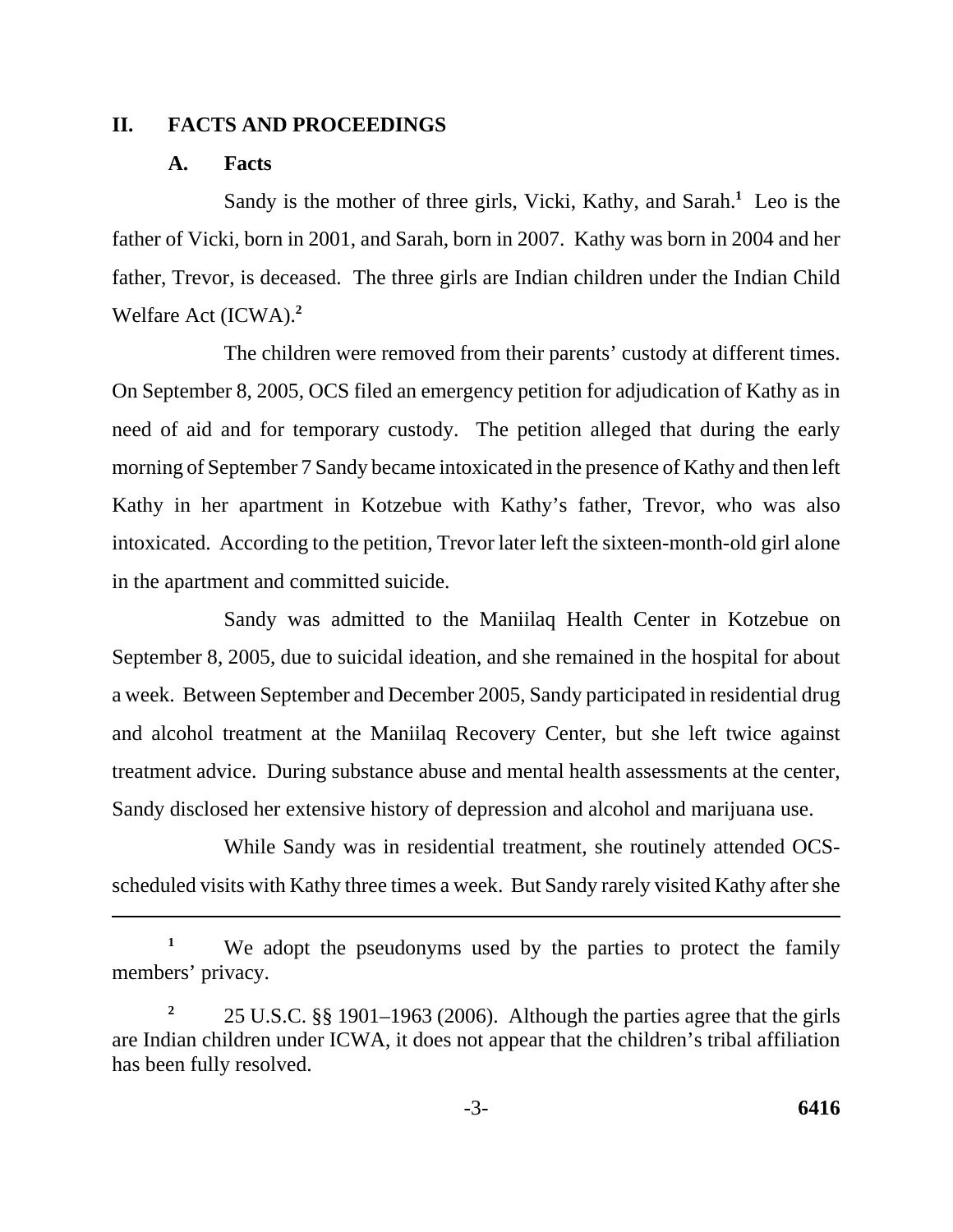left the treatment program. In addition to scheduling supervised visits between Sandy and Kathy, OCS enrolled them in the Early Learning Family program, which included monthly visits with a program worker as well as monthly play groups for parents and their children. OCS alleged in a September 2006 request and report for permanency findings that it had "attempted to get [Sandy] to commit to a regular visitation schedule and was willing to provide transportation" and that "[o]n several occasions [she] agreed to times for visitation, home visits or office visits and then was either not home or didn't arrive at the office at the prearranged time."

At the termination trial, Sandy testified that she met regularly with OCS during the winter of 2006 to talk about her desire to have Kathy adopted but that she was told to wait. In February 2006 OCS received two reports of Sandy and Leo being "passed out drunk" and leaving their four-year-old daughter Vicki without a sober care provider. In March OCS received a report that the police had stopped Leo for intoxication and that Leo had failed to pick up Vicki from the babysitters. At the time, Sandy was incarcerated after having been arrested for criminal trespass when she refused to leave a residence while intoxicated. In April OCS helped Sandy apply for an inpatient program in Fairbanks but she declined to enter the program when a bed became available in June. That spring Sandy and Leo were living in various places in Kotzebue and Fairbanks because they did not have a permanent residence due to their frequent drinking.

On the morning of June 15, 2006, Vicki's babysitter tried to return Vicki to her parents but they were intoxicated and fighting. Vicki's babysitter called the Kotzebue police and said that she could not continue to care for Vicki or identify other suitable care providers. Vicki received a mental status evaluation after OCS took custody of her. According to the evaluation, Vicki told an OCS supervisor that Leo had offered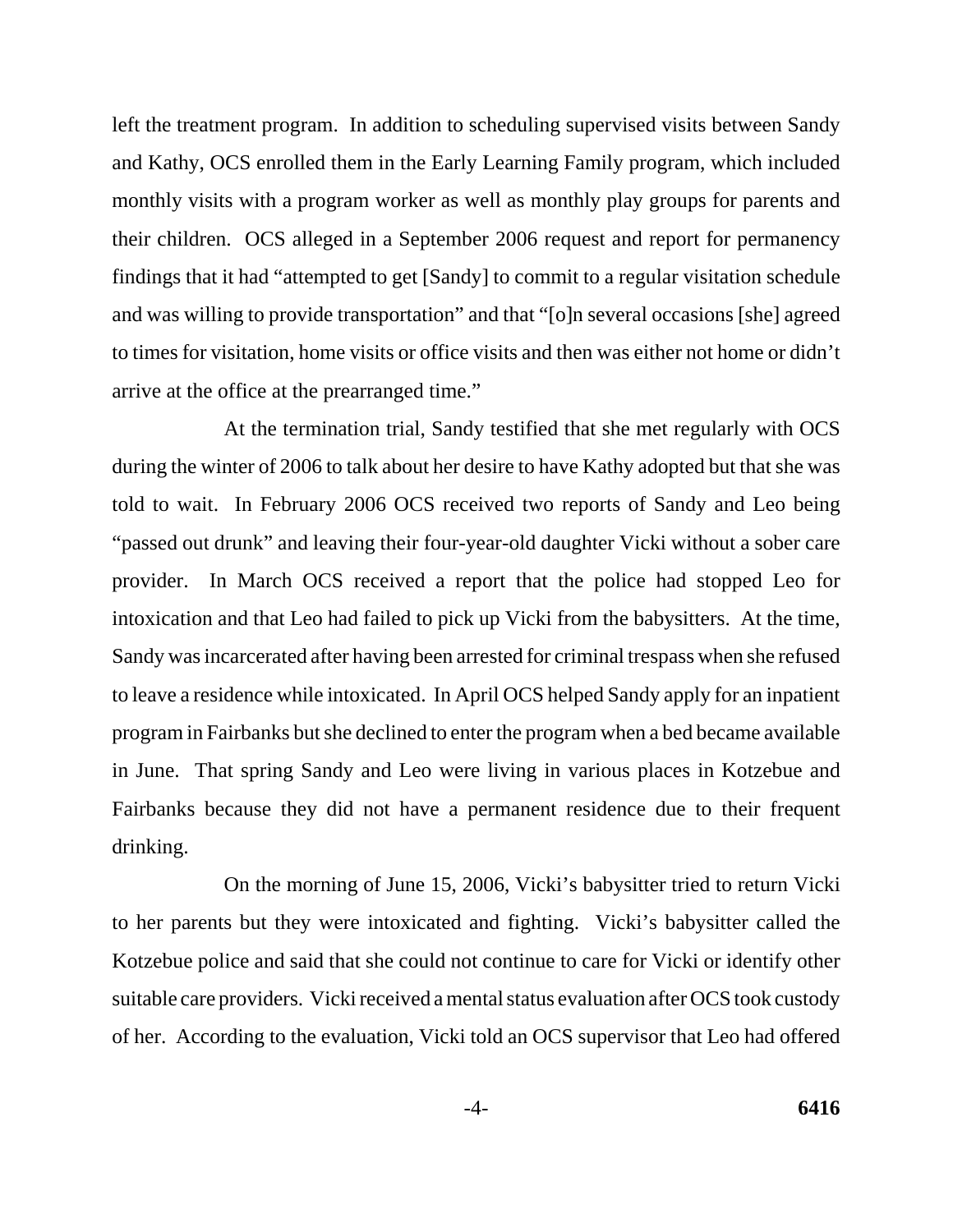her alcohol but she declined to drink it because she did not like the taste. The evaluation also reported that Vicki recalled watching her father push her mother to the floor and threaten to kill her. On June 16 OCS filed an emergency petition for adjudication of Vicki as in need of aid and for temporary custody. The petition noted that Vicki was "clearly affected by the incident[,] making remarks such as[,] 'did you see what my daddy did [to] my mommy?' "

On August 9, 2006, Sandy entered a treatment program in Fairbanks, but she left on September 1. OCS subsequently lost track of Sandy and Leo, apparently because OCS was unable to reach them using the phone numbers that Sandy and Leo had provided. According to a December 18, 2006 OCS report, Sandy and Leo spent most of the fall of 2006 in Fairbanks, living with relatives or in a homeless shelter, and each had problems with the law that involved alcohol.

After OCS discovered that Sandy was in the Kotzebue jail in late February 2007, it resumed communication with her and Leo, though OCS continued to have difficulty reaching them by phone. OCS also used radio announcements to try to contact Sandy and Leo during 2006 and 2007, but OCS stopped trying to reach Leo through the radio after he asked that an announcement be taken off the radio in late May 2007. OCS also sent the parents letters, some of which were returned.

In February 2007 OCS arranged seven supervised visits between the children and their parents, but Sandy and Leo failed to make most of the visits even though OCS had on some occasions been able to reach them by phone to remind them of the visits. The parents' absence may have been due to their expressed desire to relinquish their parental rights. After the parents missed several visits, OCS cancelled the rest because, as their case worker explained, "it's pretty traumatic for the kids to continually show up for a visit and wait for their parents to come and have nobody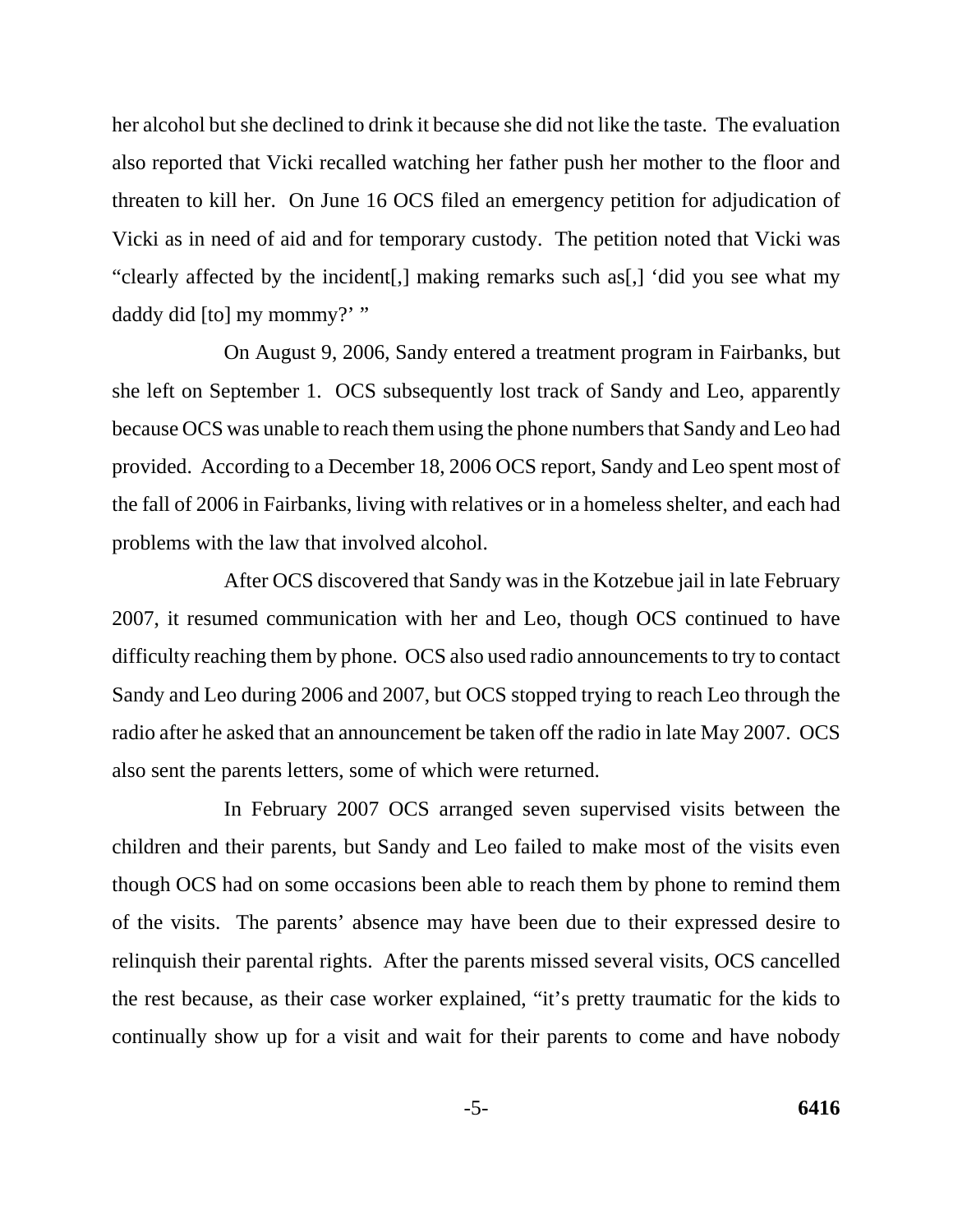come." In the spring of 2007, OCS scheduled two substance abuse assessment appointments for Leo after he mentioned difficulty in arranging them himself, but he failed to attend both. A June 2007 permanency report for Vicki, which was incorporated into a superior court order, summarized Sandy's three unsuccessful attempts at completing substance abuse treatment while Vicki was in OCS's custody and observed that Leo had been "offered services to address substance abuse, [but] throughout the case he has adamantly stated he does not have a substance abuse problem." According to the report, the parents had not maintained contact with Vicki or participated in their case plans.

In the summer of 2007, Sandy and Leo expressed to their case worker that they were not interested in treatment, that "they had given up on the older two children," and that they had focused their efforts on retaining their youngest daughter, Sarah, who was born in August 2007. Within ten days of Sarah's birth, OCS received a number of reports concerning Sandy and Leo. On August 6 Leo was arrested for disorderly conduct after he was screaming at Sandy in the middle of the road at 2:30 a.m. On August 14 a Kotzebue police officer reported that four days before Sandy gave birth he had an interaction with her and she was intoxicated. The same police officer found Sandy passed out in the road on August 14. Sandy was admitted to the hospital for detox but she refused services. During a home visit after these reports were made, Sandy declined to talk with the family's case worker. Leo told the case worker that while Sandy was hospitalized, he was caring for Sarah. The case worker testified that Leo did not appear "interested in . . . talking about anything to alleviate the concerns" of OCS and that the parents "weren't interested in engaging in services. They felt they didn't have a problem."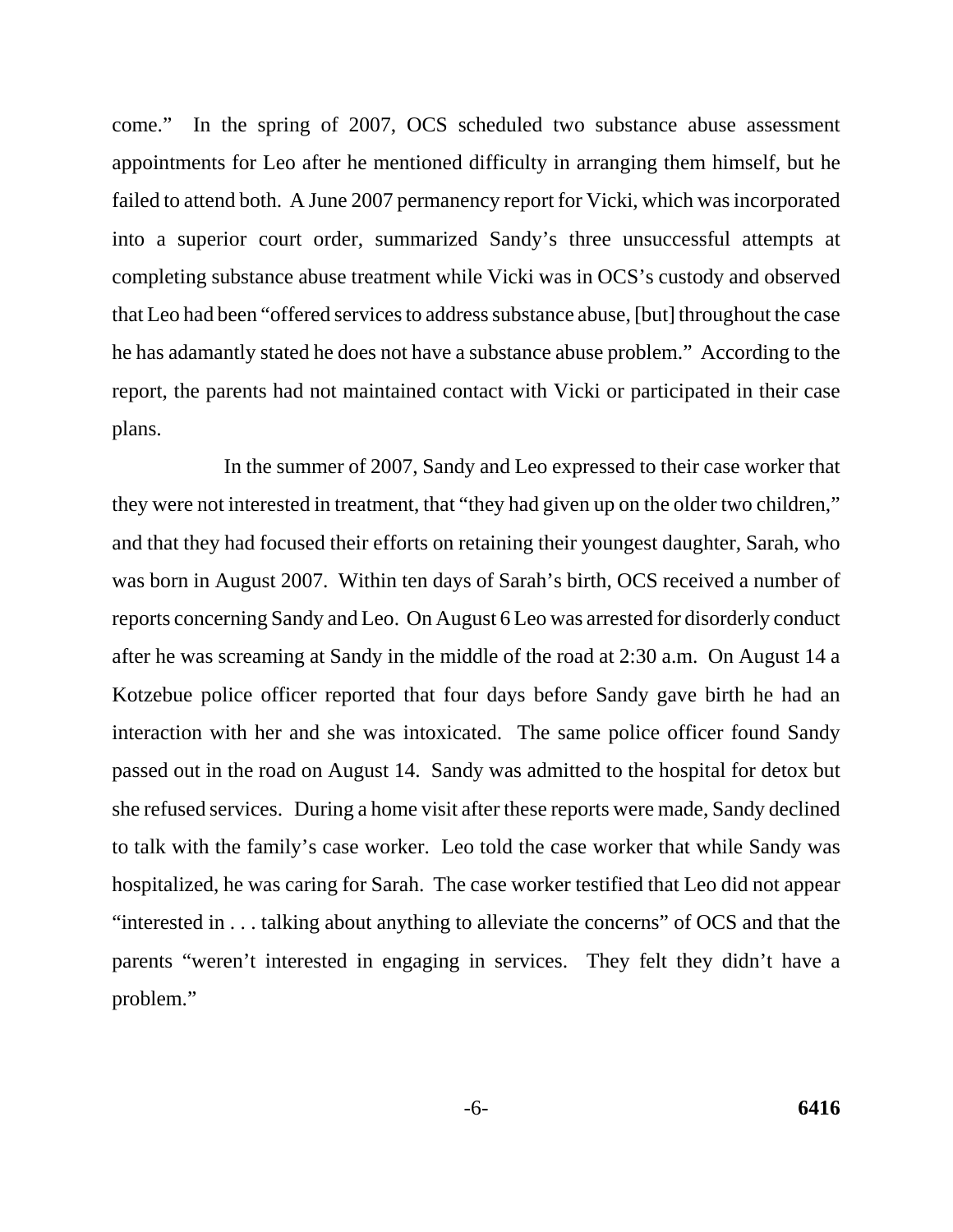On October 9, 2007, OCS filed a petition for adjudication of Sarah as in need of aid and for temporary custody, but OCS did not remove Sarah from her parents' custody. The family's case worker again visited the parents at their home, but this time Leo declined to talk to the case worker, and Sandy said that she was not drinking and did not have a substance abuse problem. In November the parents' case worker had some conversations with them over the phone and visited their home, but they did not make any treatment progress and Leo did not appear to be more receptive to OCS's efforts.

On December 4, 2007, Sandy and Leo had arranged for a babysitter to care for four-month-old Sarah while they were at a party, but unbeknownst to them, the babysitter dropped Sarah off at the party while they were both intoxicated. The parents discovered that their daughter was at the party when the police arrived, and they arranged for a family member to take her to a home shared by some of Sandy's relatives. OCS was concerned because there was a history of sexual abuse in that home. Sarah was removed from her parents' custody on December 5. On December 12 OCS filed a petition to terminate the parental rights of Sandy and Leo to all of their children.

In late December 2007 Leo received his first substance abuse assessment. During the assessment, Leo denied experiencing alcohol problems in the thirty days prior to the assessment and reported that he used alcohol fewer than eight times per month. OCS was given a copy of the assessment but did not have an opportunity to provide the assessor with additional information. The assessment "rate[d] [Leo's] potential for continued substance use as Low" and recommended that Leo participate in outpatient treatment. In January 2008 Leo went to jail after pleading guilty to driving under the influence, and he was then reassessed. Leo requested inpatient treatment, but both assessments recommended outpatient treatment.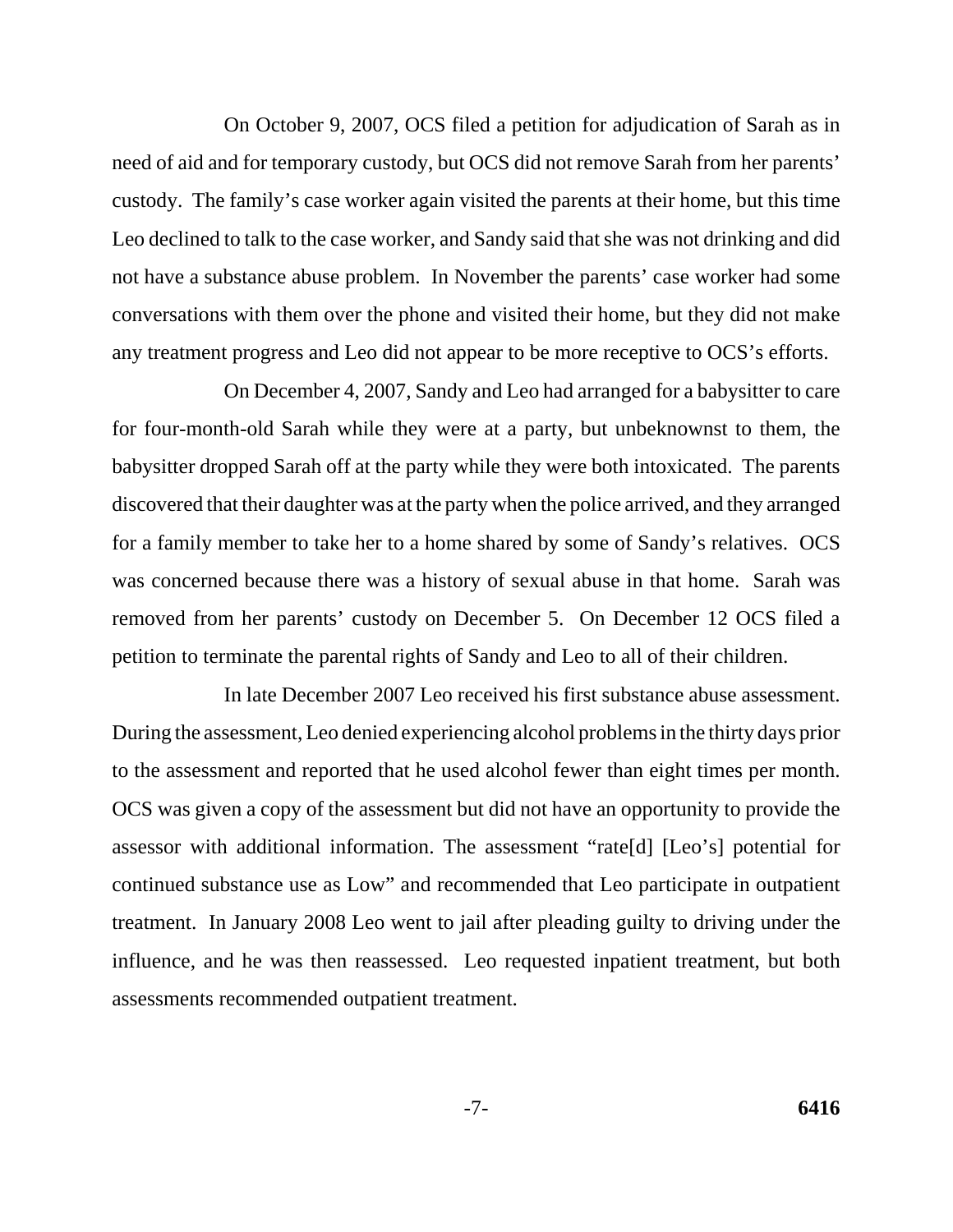In February 2008 Leo began participating in outpatient treatment. On March 14, about three weeks before the trial to terminate Sandy's and Leo's parental rights began, the parents entered inpatient treatment at the "Spud Farm," which is a recovery program outside of Kotzebue that emphasizes subsistence living.**<sup>3</sup>** At the termination trial, Sandy testified that she was trying to control her alcohol problem. But Leo denied that he was dependent on alcohol and that he had ever placed his need for alcohol before the needs of his children.

#### **B. Proceedings**

On September 8, 2005, OCS filed an emergency petition for adjudication of Kathy as in need of aid and for temporary placement. Following an adjudication hearing in early January 2006, Superior Court Judge Richard H. Erlich found that Kathy was in need of aid. On June 16, 2006, OCS filed an emergency petition for adjudication of Vicki as in need of aid and for temporary placement. The superior court found that Vicki was in need of aid after an adjudication hearing in late October 2006. The superior court also held a permanency hearing for Kathy in late October 2006. The superior court subsequently found that Kathy continued to be in need of aid and that the permanent plan for her was adoption. Following a permanency hearing for Vicki in mid-June 2007, the superior court found that Vicki continued to be in need of aid and that the permanent plan for her was adoption.

On October 9, 2007, OCS filed a petition for adjudication of Sarah as in need of aid and for temporary custody. OCS did not remove Sarah from her parents' custody. On November 9 the superior court issued a temporary supervision order that determined that Sarah was a child in need of aid but ordered that she remain in her

The Spud Farm, which is the colloquial name for the Maniilaq Association's Mavsigviq Program, is not a State-approved treatment facility. **3**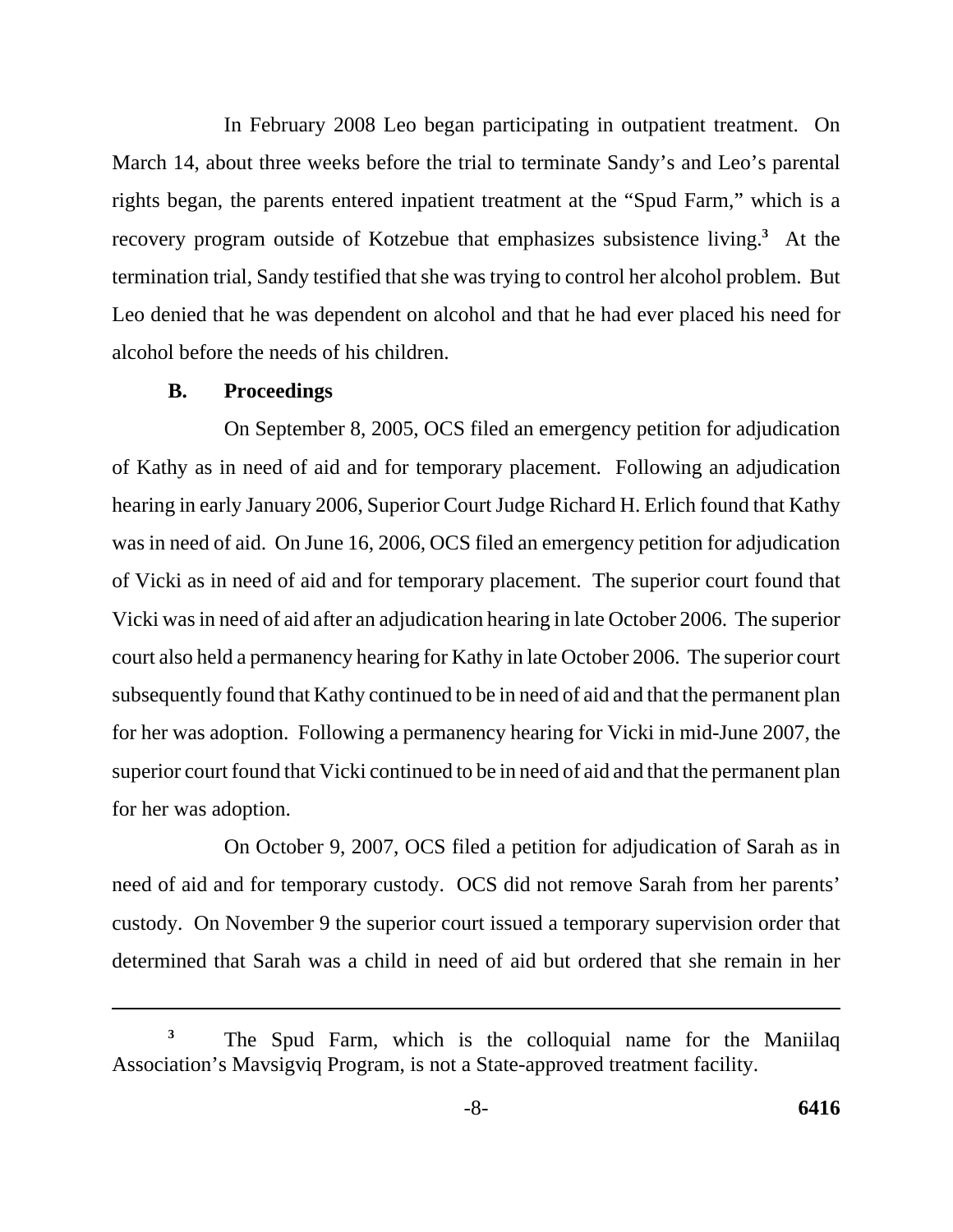parents' custody. On December 5 Sarah was removed from her parents' custody and the superior court issued a temporary custody order later that month.

On December 12, 2007, OCS filed petitions to terminate the parents' rights to all three children. The parties agreed to address the adjudication of Sarah as a child in need of aid and the termination of the parental rights to Vicki, Kathy, and Sarah in a single trial that was held during the spring of 2008. Dr. Raymond Droby testified as OCS's ICWA-required expert. At the conclusion of the trial, the superior court instructed the parties to address the factual issues in their closing arguments and "to write a legal brief on the issues in contention." Post-trial briefs were filed by Sandy, Leo, the children's guardian ad litem, and OCS.

The superior court issued two written orders terminating Sandy's and Leo's parental rights. The superior court's initial order on September 29, 2008, found that Sarah was a child in need of aid, "adopt[ed] the State's arguments as to all uncontested issues," and addressed the issues that were disputed by Sandy, Leo, or both of them.

The superior court issued a second written order terminating Sandy's and Leo's parental rights on October 21, 2008. In doing so, the superior court found by clear and convincing evidence that: the children were in need of aid; Sandy and Leo had not remedied the conduct or conditions that put their children at substantial risk of harm within a reasonable time; and OCS made active but unsuccessful efforts to provide services and programs designed to prevent the family's breakup. The superior court also found by a preponderance of the evidence that termination of Sandy's and Leo's parental rights was in the children's best interests. Finally, the superior court found that there was evidence beyond a reasonable doubt, including the testimony of a qualified expert pursuant to ICWA, that the children would likely suffer serious emotional and physical damage if returned to their parents.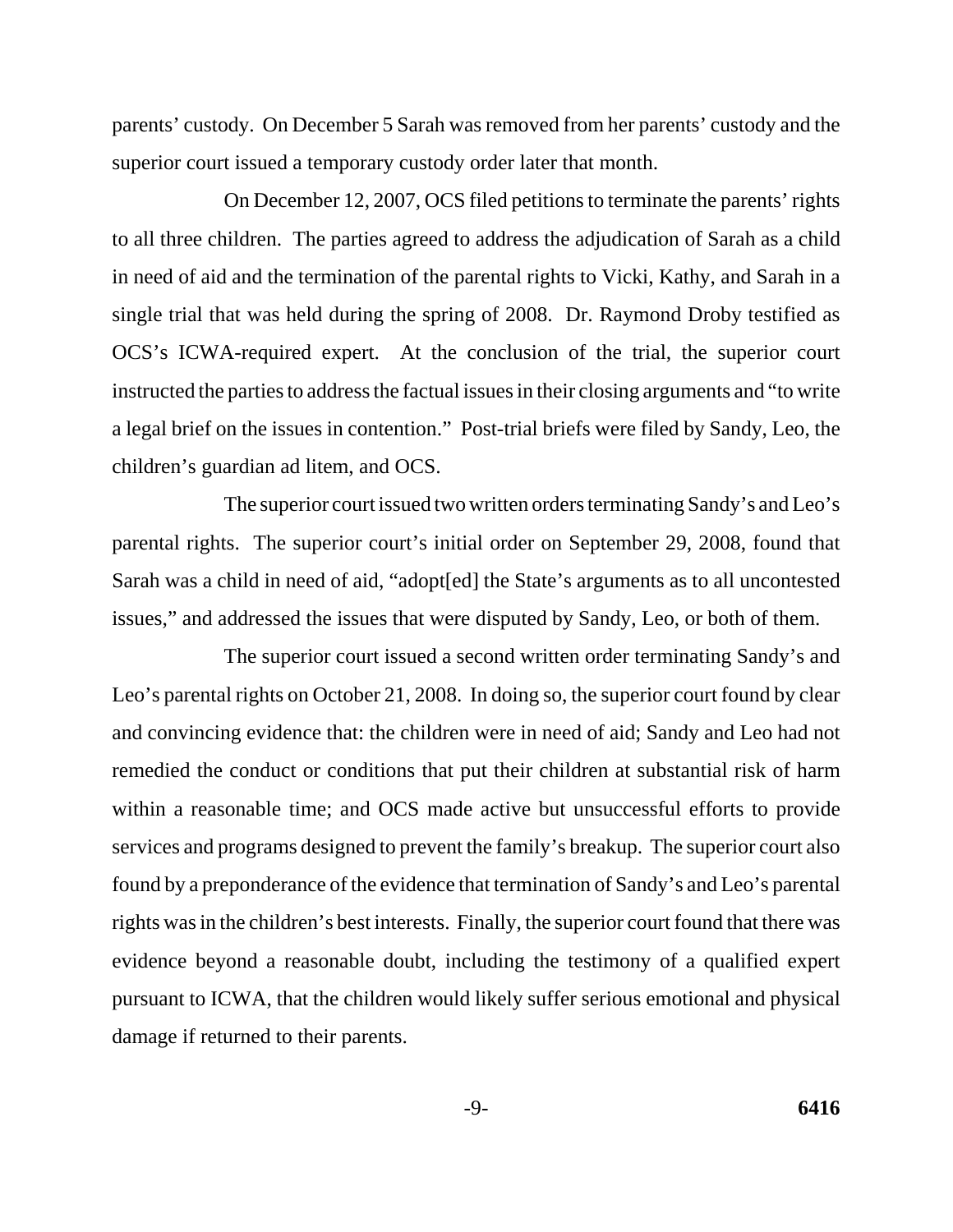Both parents appeal. Sandy challenges the superior court's finding concerning OCS's active efforts and the sufficiency of the expert testimony to support its finding that her children would likely suffer serious harm if they were returned to her care. Sandy also argues that she was denied due process by the cumulative effect of the alleged errors in the case. We granted Leo's unopposed motion to join Sandy's opening brief.**<sup>4</sup>**

## **III. STANDARD OF REVIEW**

We will affirm the trial court's factual findings in a child in need of aid (CINA) case unless they are clearly erroneous.**<sup>5</sup>** "Findings of fact are clearly erroneous if a review of the entire record in the light most favorable to the party prevailing below leaves us with a definite and firm conviction that a mistake has been made."**<sup>6</sup>** Whether OCS made active efforts as required by ICWA is a mixed question of law and fact.**<sup>7</sup>** Here, the parents argue that the trial court's active efforts finding failed to comport with ICWA's requirements. This is a question of law that we review de novo.**<sup>8</sup>** We will also

**<sup>4</sup>**Accordingly, the arguments made in Sandy's opening brief are referred to as Sandy and Leo's arguments. But because Leo did not file a motion to join Sandy's reply brief and Sandy clarified in this brief that her "arguments are distinct from any that may be advanced by the father should he choose to file a separate reply to the state's arguments," we refer to Sandy's arguments in her reply brief as her own.

**<sup>5</sup>***Audrey H. v. State, Office of Children's Servs.*, 188 P.3d 668, 672 (Alaska 2008).

**<sup>6</sup>***Id.* (internal quotation marks omitted).

**<sup>7</sup>***N.A. v. State, Div. of Family & Youth Servs.*, 19 P.3d 597, 600-01 (Alaska 2001).

**<sup>8</sup>***See Carl N. v. State, Dep't of Health & Soc. Servs., Div. of Family & Youth Servs.*, 102 P.3d 932, 935 (Alaska 2004) ("Whether the superior court's findings comport (continued...)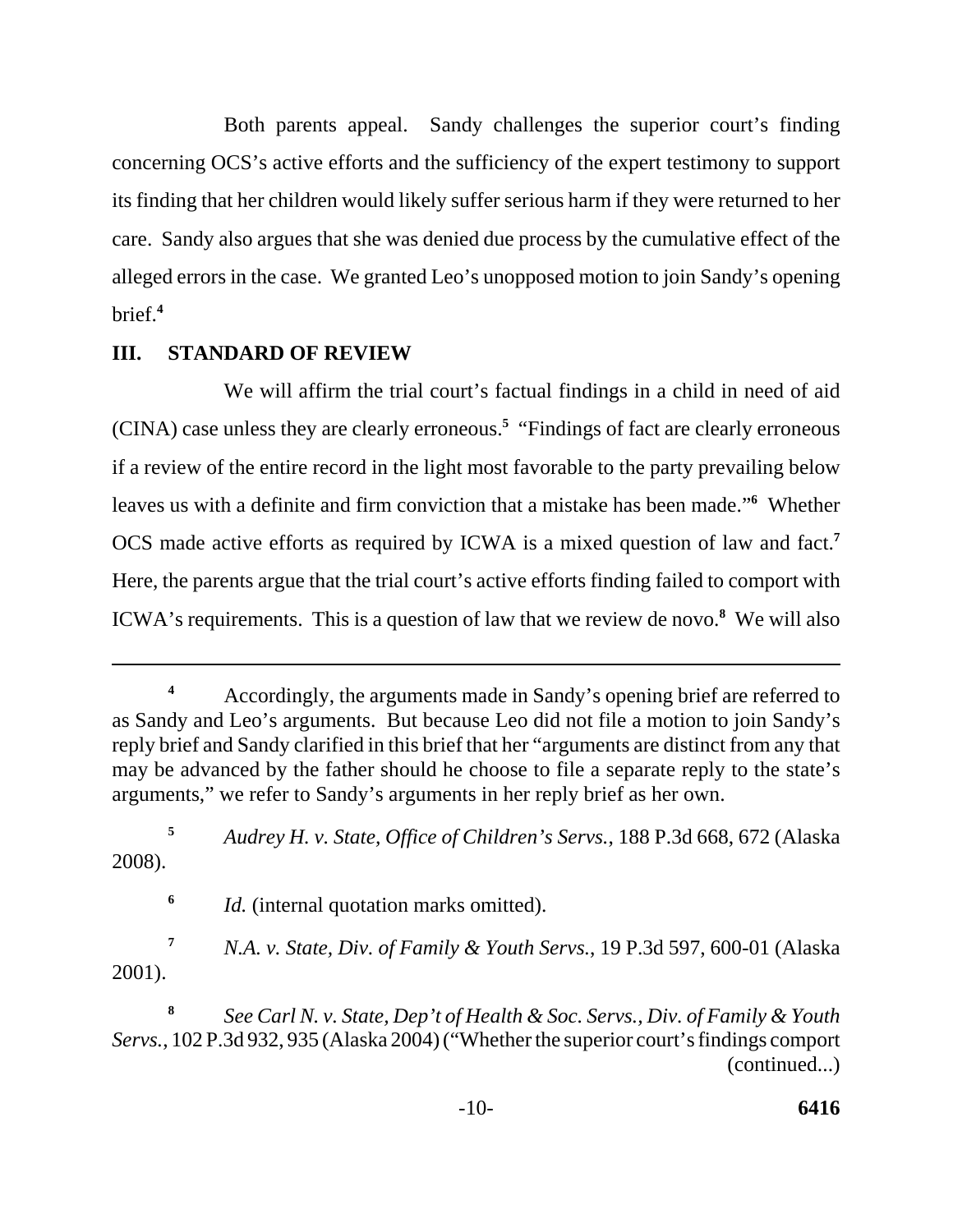review de novo the legal question whether an expert's testimony satisfies the standards of ICWA.**<sup>9</sup>** We will not review issues that were not raised below unless there is plain error, which exists where there is "a high likelihood that injustice has resulted" from an "obvious mistake" made below.**<sup>10</sup>**

## **IV. DISCUSSION**

The trial court must make five findings to terminate parental rights to an Indian child in a CINA case.<sup>11</sup> The trial court must find by clear and convincing evidence that: (1) the child is in need of aid under AS 47.10.011;**<sup>12</sup>** (2) the parent has not remedied the conduct or conditions in the home that place the child at substantial risk of physical or mental injury or has failed to do so within a reasonable time;**<sup>13</sup>** and (3) OCS has made active but unsuccessful efforts to provide services and programs designed to

**<sup>9</sup>***Marcia V. v. State, Office of Children's Servs.*, 201 P.3d 496, 507 (Alaska 2009).

**<sup>10</sup>***Ted W. v. State, Dep't of Health & Soc. Servs., Office of Children's Servs.*, 204 P.3d 333, 337 (Alaska 2009).

**<sup>11</sup>***See* 25 U.S.C. § 1912(d), (f) (2006) (listing required findings to terminate parental rights to an Indian child); AS 47.10.088 (listing required findings to terminate parental rights to a child); CINA Rule 18(c) (listing required findings to terminate parental rights to a child, including additional requirements if the child is an Indian child).

**<sup>12</sup>**AS 47.10.088(a)(1); CINA Rule 18(c)(1)(A).

13 AS 47.10.088(a)(2); CINA Rule  $18(c)(1)(A)(i)$ –(ii).

**<sup>8</sup>**(...continued) with the requirements of ICWA or the CINA statutes and rules is a question of law that we review de novo.").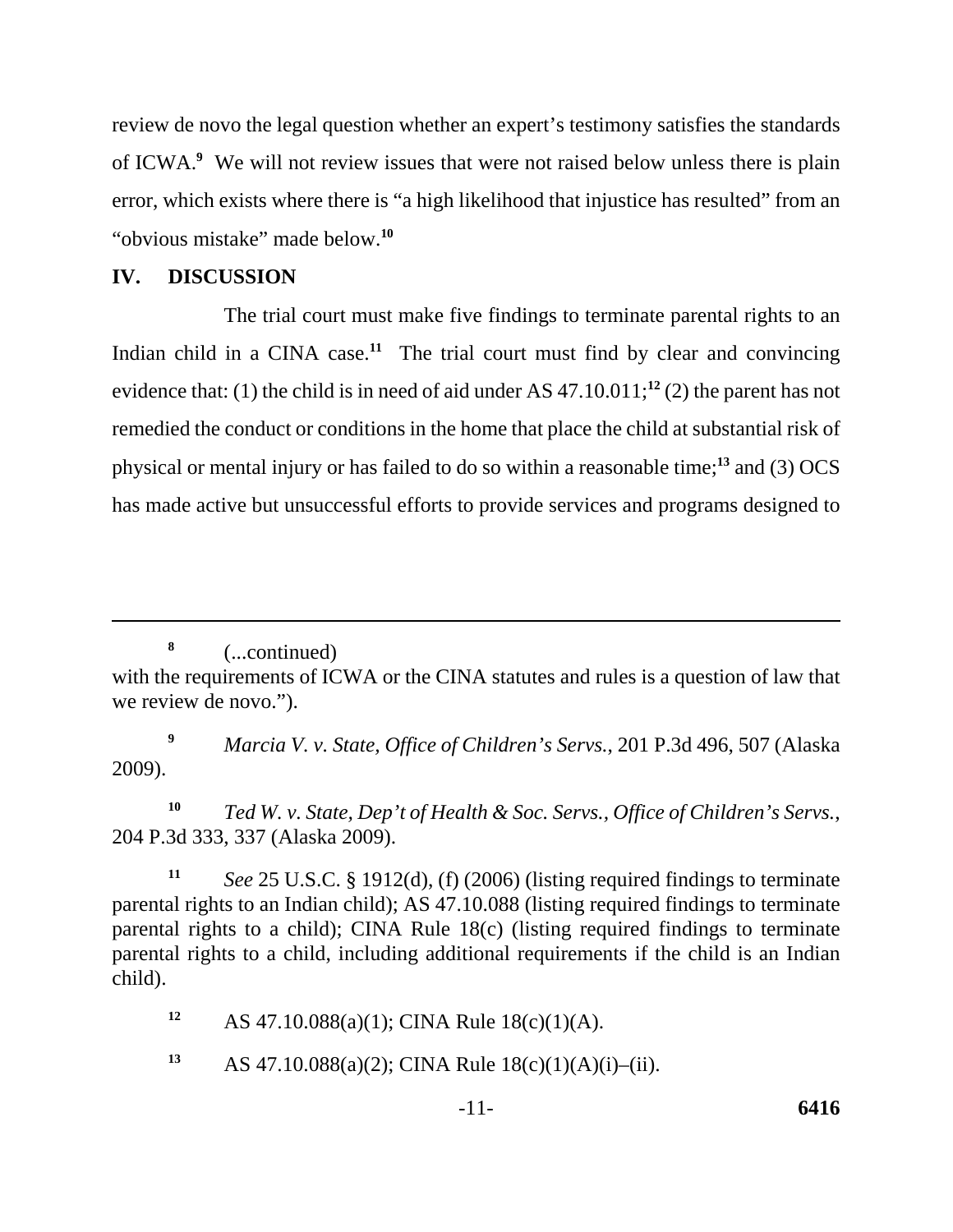prevent the Indian family's breakup.**<sup>14</sup>** The trial court must find by a preponderance of the evidence that (4) termination of parental rights is in the child's best interests.**<sup>15</sup>** Finally, the trial court must find by evidence beyond a reasonable doubt, including testimony of qualified expert witnesses, that (5) the Indian child is likely to suffer serious emotional or physical harm if the child remains in the parent's custody.**<sup>16</sup>** Sandy and Leo challenge the trial court's active efforts finding and the sufficiency of the expert testimony.

### **A. The Trial Court's Active Efforts Finding Was Not Erroneous.**

ICWA requires that before a court may terminate parental rights to an Indian child, OCS must have made "active efforts . . . to provide remedial services and rehabilitative programs designed to prevent the breakup of the Indian family and that these efforts have proved unsuccessful."**<sup>17</sup>** Under Alaska Child in Need of Aid Rule  $18(c)(2)(B)$ , the trial court's active efforts finding must be supported by clear and convincing evidence.

Sandy and Leo argue that the trial court did not make the required active efforts finding. They correctly point out that the trial court's initial written order terminating their parental rights lacks any reference to OCS's active efforts. But as OCS explains, the trial court made clear in its September 29, 2008 order that it was "only addressing the issues that [were] in dispute" and that it was "adopt[ing] the State's arguments as to all uncontested issues." Neither parent contested whether OCS made

**<sup>17</sup>**25 U.S.C. § 1912(d).

**<sup>14</sup>**25 U.S.C. § 1912(d); CINA Rule 18(c)(2)(B).

**<sup>15</sup>** CINA Rule  $18(c)(3)$ .

**<sup>16</sup>**25 U.S.C. § 1912(f); CINA Rule 18(c)(4).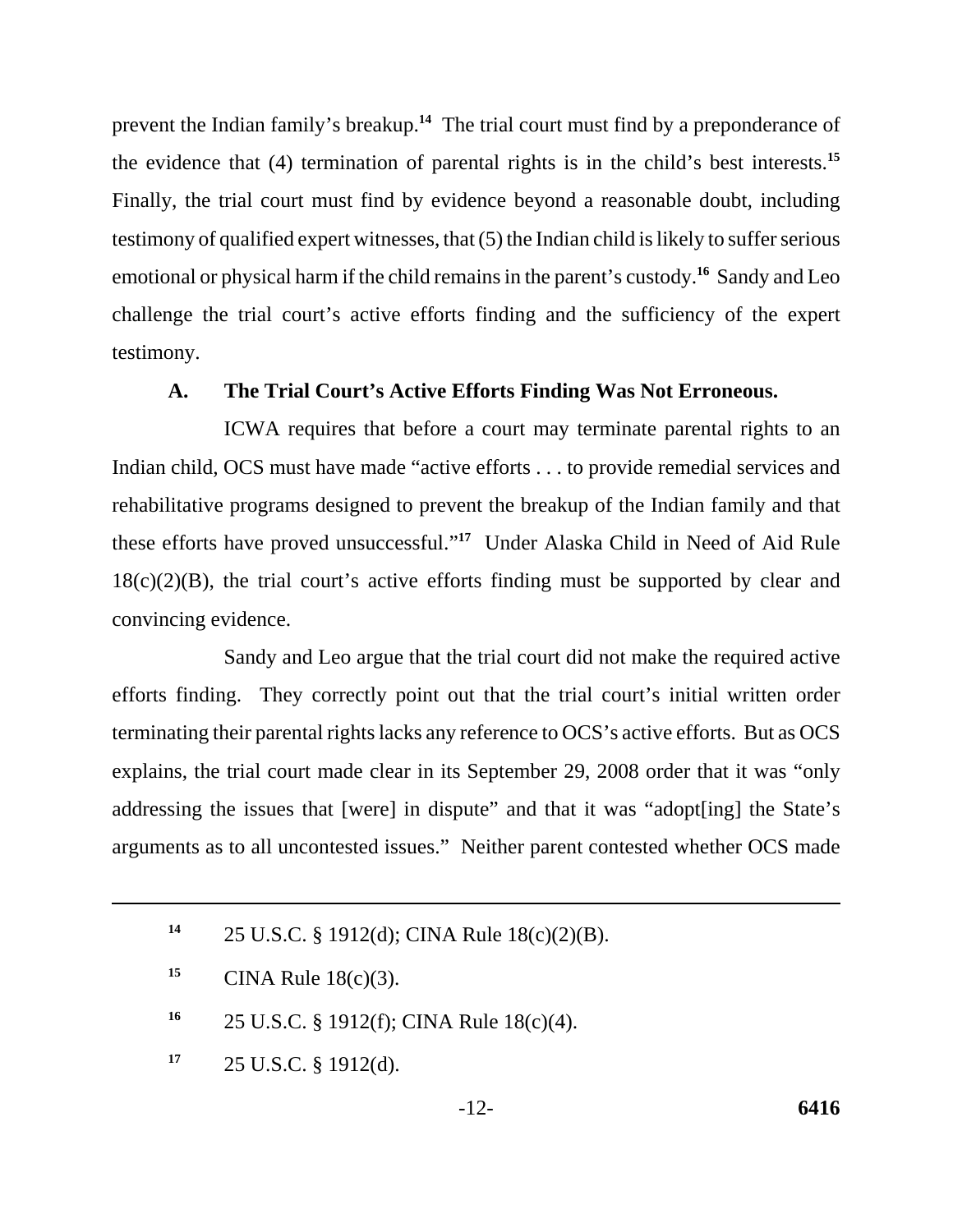active efforts during their closing arguments or in their post-trial briefing. In fact, Leo's attorney told the trial court to "skip" the question whether OCS had proved by "clear and convincing evidence active efforts were made to provide remedial services" because "[w]e're okay with that." In failing to object when Leo's attorney conceded that OCS had met its active efforts burden and in contesting only the finding concerning whether the parents remedied within a reasonable time their conduct that put their children at substantial risk of harm, Sandy did not indicate that she disagreed with Leo and OCS that OCS had made active efforts to prevent the family's breakup. Sandy's silence certainly could have been taken as acquiescence in Leo's position that this issue was not in dispute.

In any event, the trial court entered a second written order that found that OCS had made active efforts and that provided support for its finding.**<sup>18</sup>** The trial court

**<sup>18</sup>***Cf. Stone v. Stone*, Mem. Op. & J. No. 1341, 2009 WL 1564154, at \*3-4 (Alaska, June 3, 2009) (holding that the superior court did not abuse its discretion when it made supplemental oral findings five days after it had made its initial oral findings); *D.H. v. State, Dep't of Health & Soc. Servs.*, 929 P.2d 650, 654-55 (Alaska 1996) (affirming the trial court's finding concerning the State's reunification efforts, which was the sole additional finding included in the trial court's amended order). In their briefing and during oral argument, the parents repeatedly described the trial court's second written order as a "form order," which is in reference to the fact that the order was submitted by OCS and similar to proposed orders submitted by OCS in other cases. Because Alaska Civil Rule 78(a) requires "counsel for the successful party" to "prepare in writing and file . . . proposed findings of fact, conclusions of law, judgments and orders," OCS properly submitted a proposed order with factual findings and legal conclusions that terminated Sandy's and Leo's parental rights after the trial court entered its initial written order that decided each of the disputed issues in OCS's favor. As Sandy's counsel acknowledged during oral argument, once the trial court signed OCS's proposed order, it was the court's order. *See Indus. Indem. Co. v. Wick Constr. Co.*, 680 P.2d 1100, 1108 (Alaska 1980) ("A trial court is . . . entitled to adopt findings and conclusions prepared by counsel, so long as they reflect the court's independent view of (continued...)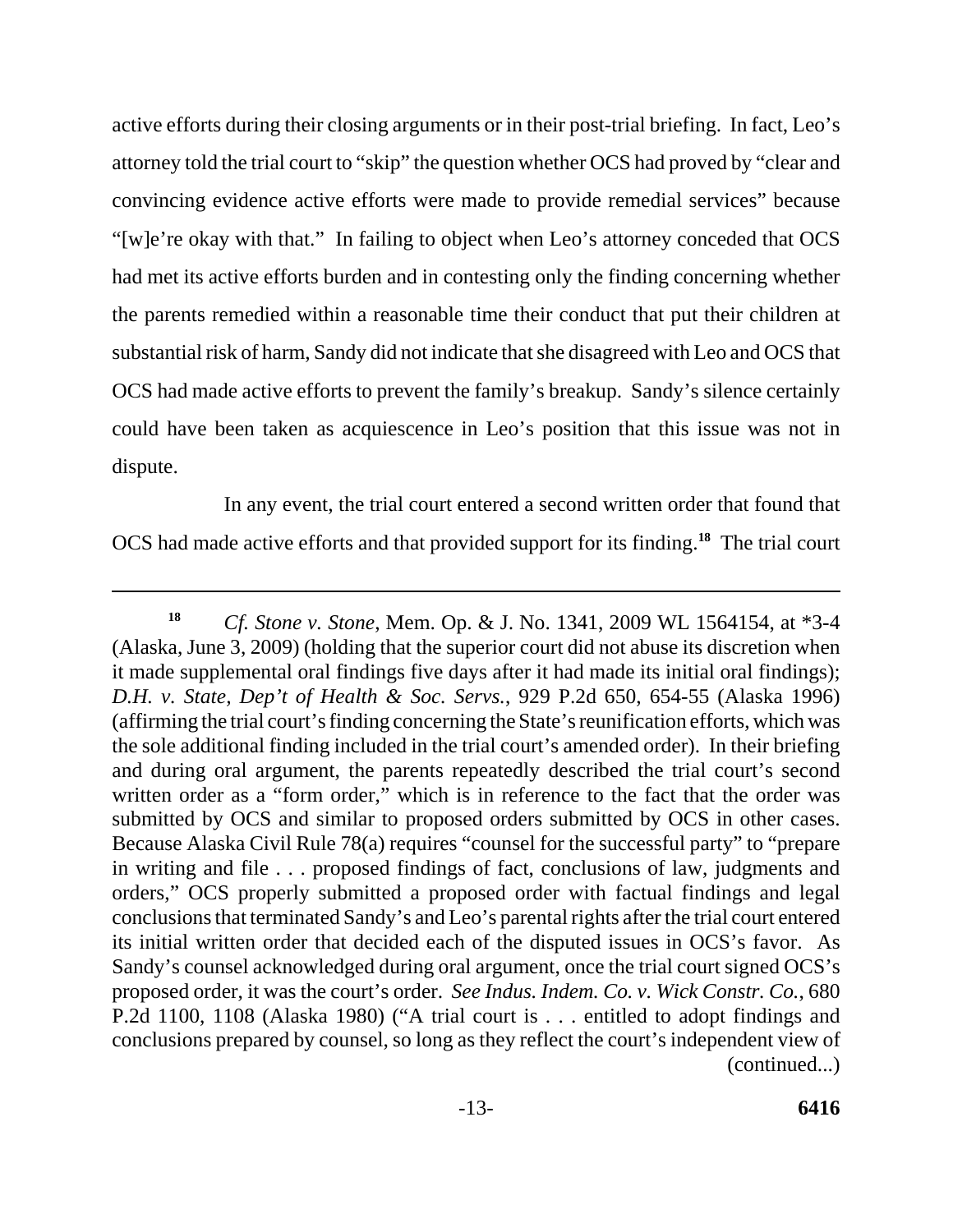found "[b]y clear and convincing evidence, [that] active efforts have been made to provide remedial services and rehabilitative programs designed to prevent the breakup of the Indian family" and that "[t]hese efforts have proven unsuccessful." In support of its finding, the trial court highlighted OCS's efforts to "contact[] and communicat[e] with the parents," schedule visitation with their children, and OCS's "attempts to get the parents into treatment programs." Thus, it is clear that the trial court made the required active efforts finding.

We turn next to the parents' argument that the trial court's active efforts finding was insufficient with respect to their daughter Sarah. We evaluate OCS's efforts to reunite an Indian family on a case-by-case basis.**<sup>19</sup>** Although there is "no pat formula . . . for distinguishing between active and passive efforts," we have recognized that what is critical is OCS's involvement with a parent after it has drawn up the parent's case plan.**<sup>20</sup>** OCS makes active efforts to reunite a family when it helps the parents develop the resources necessary to satisfy their case plans, but its efforts are passive when it requires the parents to perform these tasks on their own.**<sup>21</sup>** A parent's willingness to cooperate is relevant to the scope of active efforts required.**<sup>22</sup>** "Where services have been

**<sup>18</sup>**(...continued) the weight of the evidence.").

**<sup>19</sup>***Ben M. v. State, Dep't of Health & Soc. Servs., Office of Children's Servs.*, 204 P.3d 1013, 1021 (Alaska 2009).

**<sup>20</sup>***A.A. v. State, Dep't of Family & Youth Servs.*, 982 P.2d 256, 261 (Alaska 1999) (internal quotation marks omitted).

<sup>21</sup> *Id.* (citing CRAIG J. DORSAY, THE INDIAN CHILD WELFARE ACT AND LAWS AFFECTING INDIAN JUVENILES MANUAL 157-58 (1984)).

**<sup>22</sup>***Id.* at 262; *see also N.A. v. State, Div. of Family & Youth Servs.*, 19 P.3d (continued...)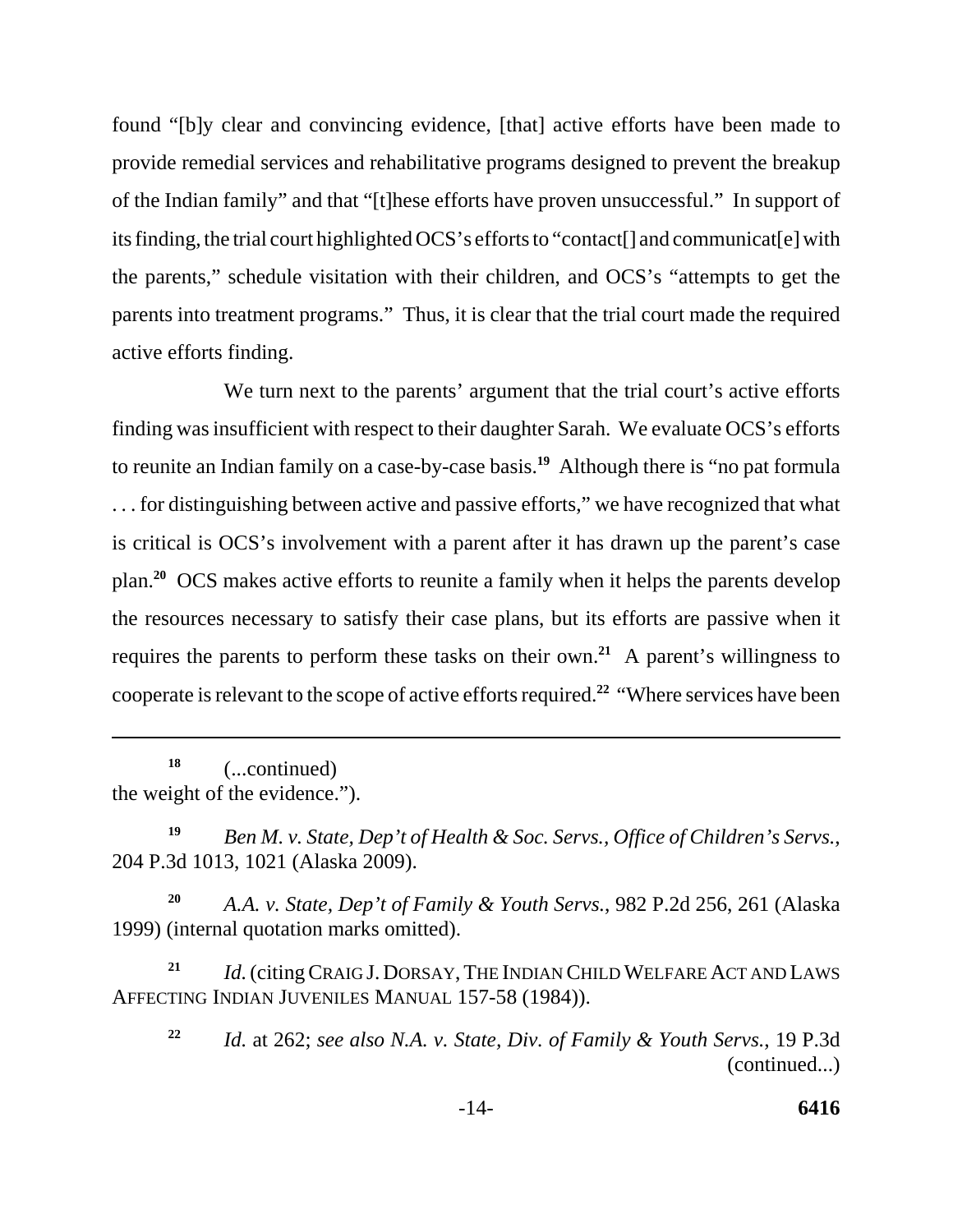provided and a parent has demonstrated a lack of willingness to participate or take any steps to improve, [we have] excused minor failures by the state and rejected arguments that the state could possibly have done more."**<sup>23</sup>** In evaluating whether OCS has taken active efforts, we consider OCS's "involvement in its entirety."**<sup>24</sup>**

Sandy and Leo argue that the facts fail to support an active efforts finding for their youngest daughter, Sarah.**<sup>25</sup>** The question before us is a narrow one: When a

**<sup>23</sup>***Ben M.*, 204 P.3d at 1021.

**<sup>24</sup>***Maisy W. v. State, Dep't of Health & Soc. Servs.*, *Office of Children's Servs.*, 175 P.3d 1263, 1268 (Alaska 2008).

<sup>25</sup> The parents also argue that OCS conceded this at trial when it discussed OCS's involvement with the parents in its opening argument:

> I've been doing this case for about two and a half years now on the eldest daughter. We've had two and a half years to correct the behaviors. That[] hasn't happened, which is why we're seeking termination today. And on the youngest girl, . . . it's a continuation of these problems that have been going on for the last two and a half years. The department had to take custody [of Sarah], in December, for drinking by both parents. The department doesn't see a need to work with the family on this particular child given its history of two and a half years.

> The most recent removal shows that the history of CINA conditions persist.

> > (continued...)

**<sup>22</sup>**(...continued)

<sup>597, 603 (</sup>Alaska 2001) ("This court has held that a parent's demonstrated lack of willingness to participate in treatment may be considered in determining whether the state has taken active efforts."); *In re J.W.*, 921 P.2d 604, 609 (Alaska 1996) (determining that OCS's "less active efforts" after the father moved "were justifiable in light of [his] continuing unwillingness to participate in treatment in any meaningful or ongoing way").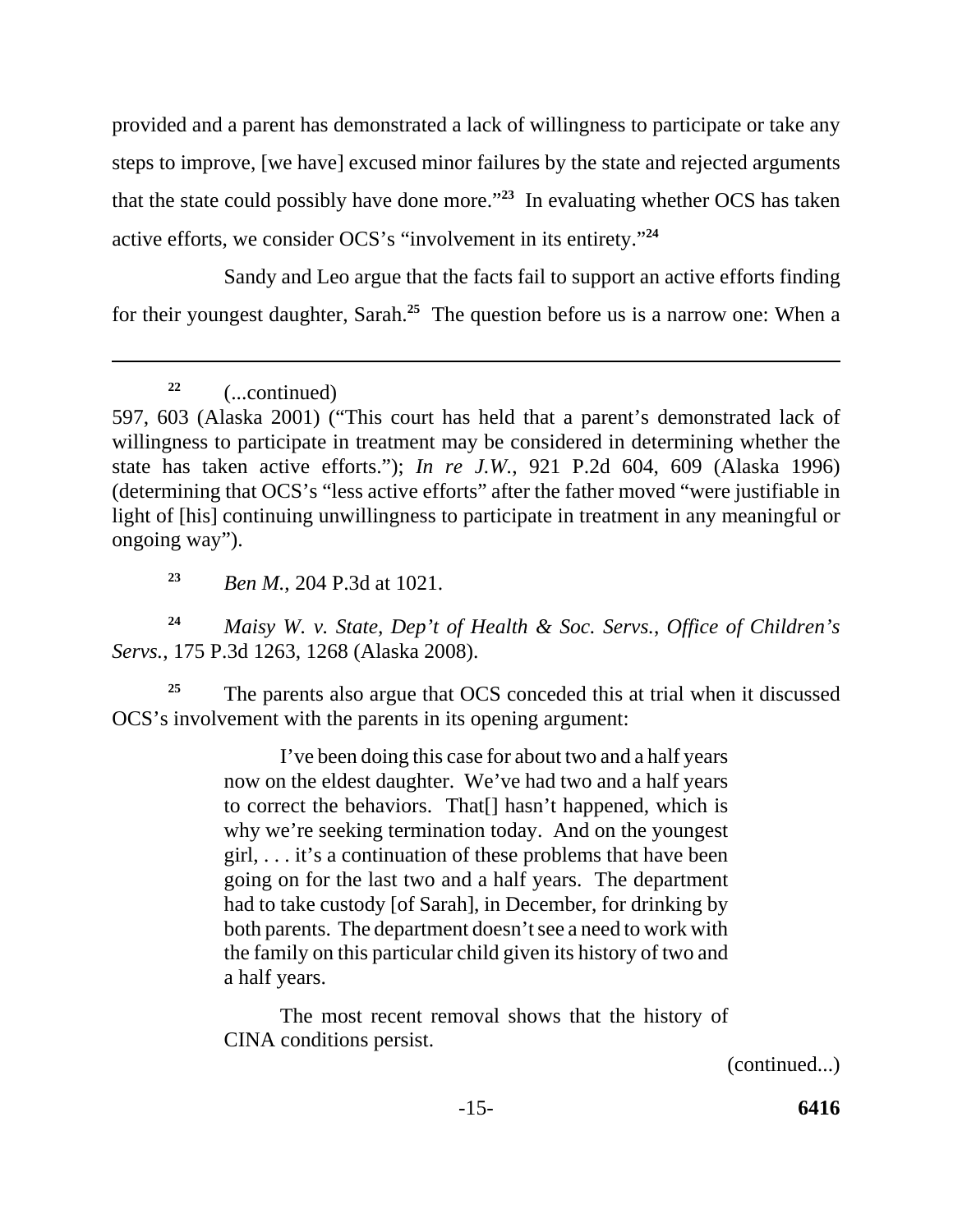child is born while OCS is involved with the family in an ongoing case, should the trial court view OCS's efforts toward each child in isolation rather than in the context of its efforts toward all of the children? The answer to that question is "no." The trial court properly considered all of OCS's efforts from the time that it first became involved with the family in September 2005 when it filed an emergency petition for adjudication of Kathy as in need of aid and for temporary custody until the trial on termination of Sandy's and Leo's parental rights began in April 2008.

We addressed a similar issue in *E.A. v. State, Division of Family & Youth*  Services.<sup>26</sup> In *E.A.*, a mother relinquished her parental rights to each of her five children except for her six-year-old son.<sup>27</sup> In the case to terminate her parental rights to that son, the mother pointed to the failure of the Division of Family and Youth Services (DFYS), which is now known as the Office of Children's Services (OCS),<sup>28</sup> to make active efforts during a seven-month period to support her argument that DFYS had failed to provide active efforts toward unifying her with her son.**<sup>29</sup>** We determined that it was proper for the trial court to "consider the degree of the state's efforts to prevent the breakup of the entire family in assessing whether that effort was sufficient under ICWA" and that

**<sup>25</sup>**(...continued)

**<sup>26</sup>**46 P.3d 986 (Alaska 2002).

But as OCS responds and as we discuss in greater detail below, OCS was arguing, as it continues to argue on appeal, that it made active efforts with regard to Sarah in light of the parents' history of failing to cooperate and to complete substance abuse treatment as well as its efforts between Sarah's birth and her removal from their care.

**<sup>27</sup>***Id.* at 988 & n.1.

**<sup>28</sup>***Smith v. Stafford*, 189 P.3d 1065, 1068 (Alaska 2008).

**<sup>29</sup>***E.A.*, 46 P.3d at 990.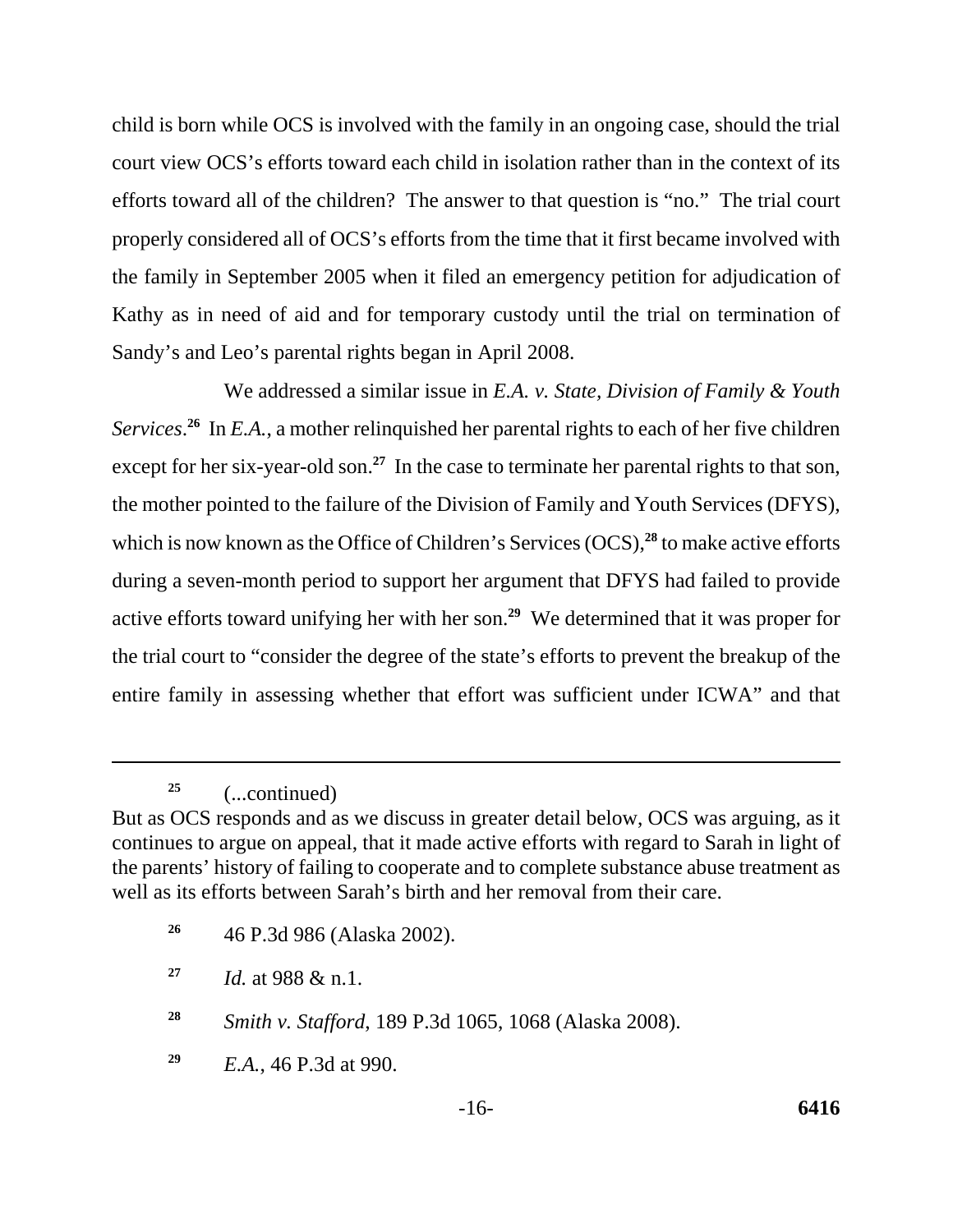DFYS's efforts regarding her son were active in light of the totality of DFYS's efforts during its involvement with her family.**<sup>30</sup>**

The trial court's finding that OCS made active but unsuccessful efforts to prevent the breakup of Sandy and Leo's family is amply supported by the record. Before Sarah was born, OCS tried to provide remedial services and rehabilitative programs designed to prevent the termination of Sandy's relationship with Vicki and Kathy that included enrolling Sandy and Kathy in the Early Learning Family program, identifying treatment programs that allow participants to have their children with them, helping Sandy apply for an inpatient program in Fairbanks, scheduling supervised visits with Vicki and Kathy, and making repeated and varied efforts to contact and communicate with Sandy. OCS also made efforts to provide remedial services and rehabilitative programs designed to prevent the termination of Leo's relationship with Vicki that included scheduling two appointments for substance abuse assessments, scheduling supervised visits with Vicki, and making repeated and varied efforts to contact and communicate with him.

But OCS's efforts were hindered by the parents' lack of cooperation, which was largely due to their failure to acknowledge their problems with alcohol as well as their desire to relinquish their parental rights to Vicki and Kathy. Sandy acknowledges

**<sup>30</sup>***Id.* at 990-91; *see also Kyra K. v. State, Office of Children's Servs.*, Mem. Op. & J. No. 11426, 2005 WL 1189553, at \*1-2 (Alaska, May 18, 2005) (holding that the superior court did not err in finding that OCS had made active efforts toward the mother's youngest child in light of "the total history" of OCS's efforts during its fourteen-year involvement with her family); *N.A. v. State, Dep't of Health & Soc. Servs.*, 19 P.3d 597, 598-99, 603-04 (Alaska 2001) (highlighting many of DFYS's efforts throughout its involvement with the mother and her five children, including efforts made before her two youngest daughters were born, to hold that DFYS's efforts toward a mother's two youngest daughters were "more than active" and in fact "exemplary").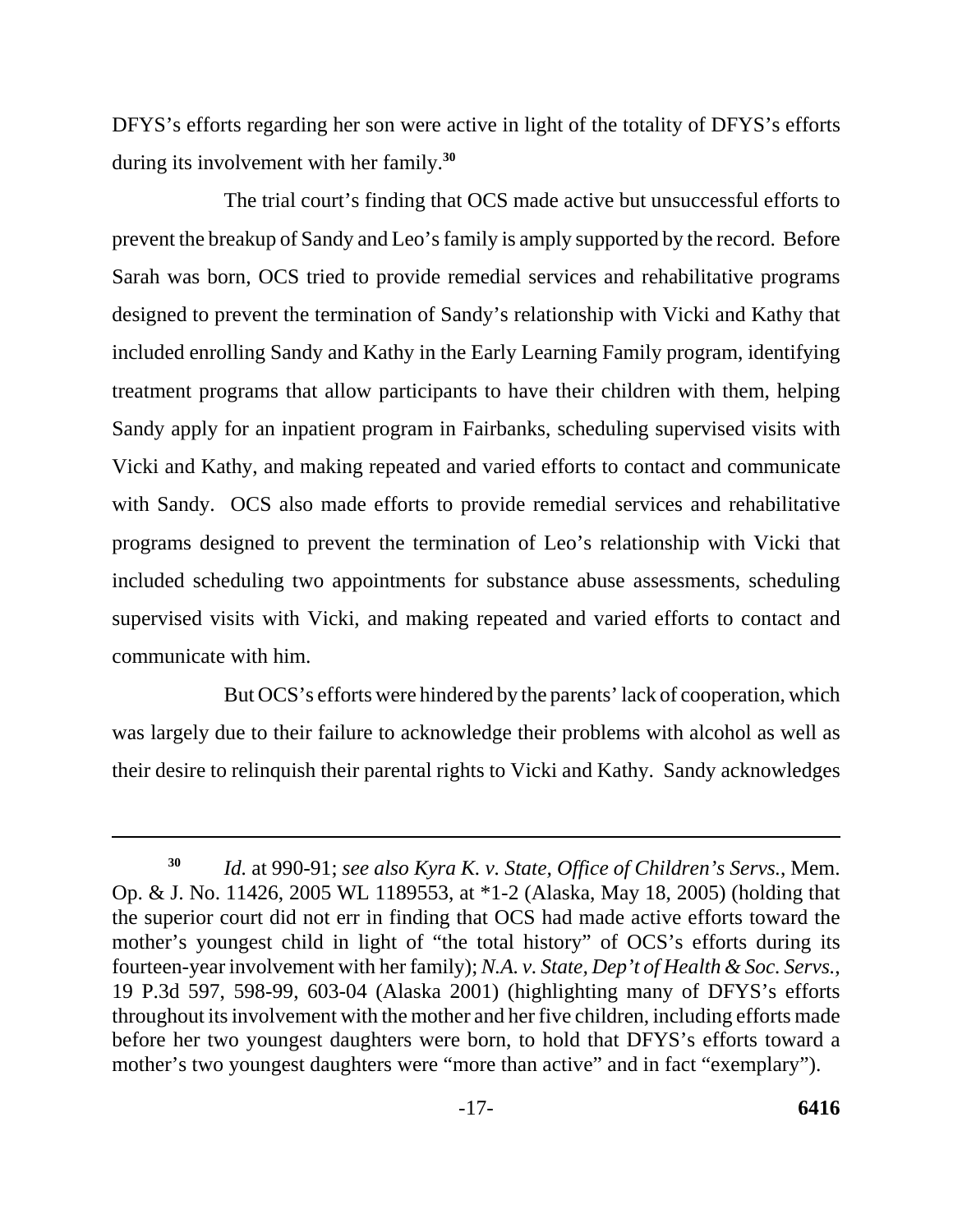in her opening brief that "[i]n this case, it is undisputed that, for the first two children, [she] did not entirely cooperate with the treatment she clearly needed." Sandy twice declined substance abuse treatment when it was available to her, and on the two occasions when she entered treatment, she left without completing the programs. Leo failed to attend the two appointments for substance abuse assessments that OCS had made for him before Sarah was born and did not receive an assessment or participate in treatment until after Sarah was removed from his care. And despite having spent nearly three weeks in residential treatment for substance abuse, Leo testified at the trial that he was not dependent on alcohol and that he had never placed his need for alcohol before the needs of his children.

Following Sarah's birth, her parents' unwillingness to cooperate continued to impede OCS's efforts to guide them through their case plans. Though Sandy and Leo had told their case worker that "they had given up on the older two children" and that they would focus their efforts on retaining the new baby, a police officer reported that Sandy was intoxicated when he saw her four days before Sarah's birth. On August 6 Leo was arrested for disorderly conduct, and on August 14 a police officer found Sandy passed out in the road.

The case worker responded to the reports of these alcohol-related incidents involving Sandy and Leo by visiting their home. But Sandy declined to talk with the case worker, and Leo did not address her concerns regarding their alcohol consumption. According to the case worker, "they weren't interested in engaging in services. They felt they didn't have a problem." The case worker visited the parents' home again in October. Yet this time Leo declined to talk to the case worker, and Sandy claimed that she was not drinking and did not have a substance abuse problem. In November the case worker called the parents and visited them, but they had not made progress in their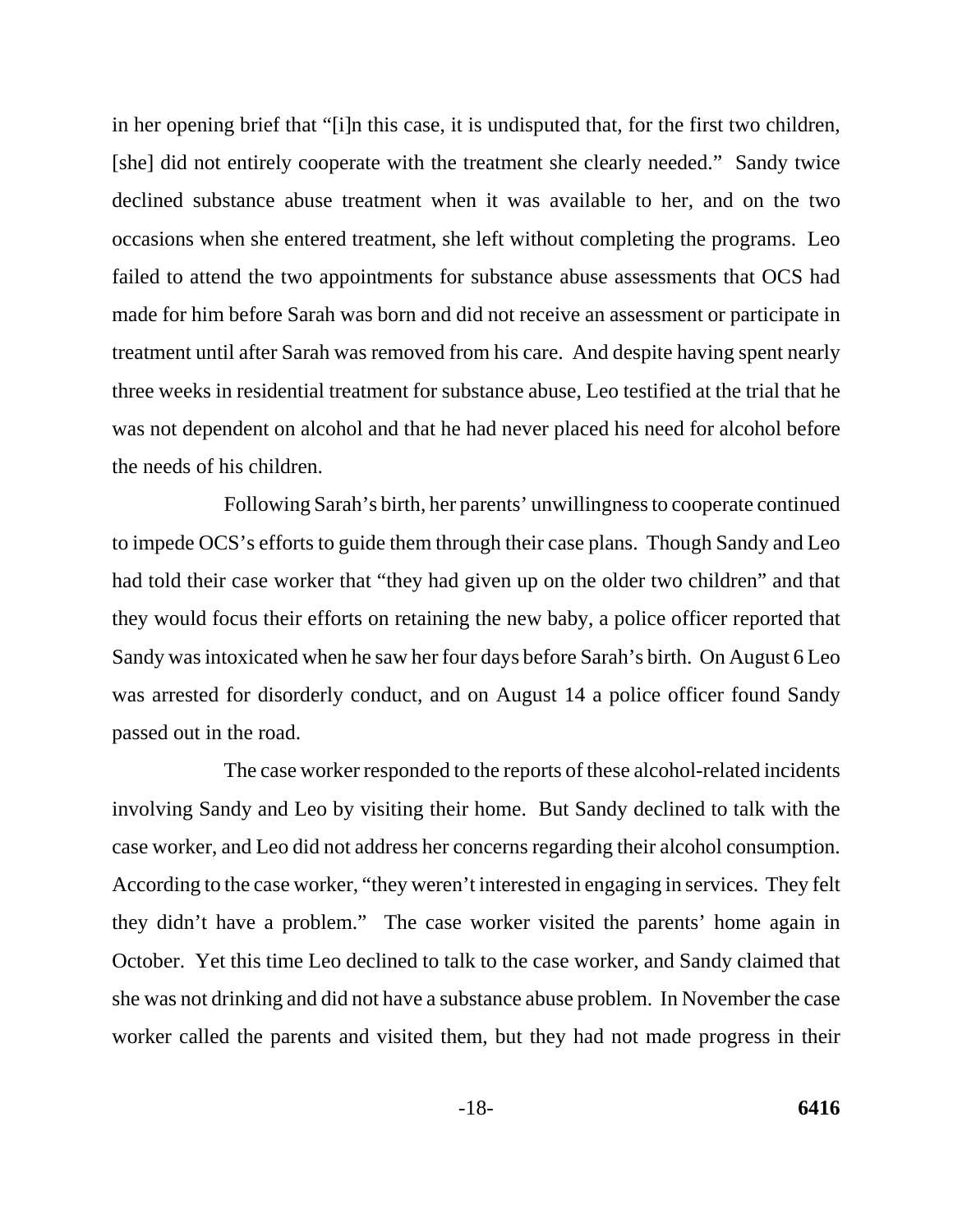treatment, and Leo did not appear to be any more receptive to OCS's efforts. As Sandy's attorney conceded at oral argument before us on appeal, "the State clearly wanted to at least try. They kept the child in the home for a few months until [Sandy] got drunk."

OCS removed Sarah from Sandy and Leo's care after her babysitter dropped her off at a party where they were both intoxicated. Between Sarah's removal in December 2007 and commencement of the trial on termination of Sandy's and Leo's parental rights in April 2008, it does not appear that OCS was involved with the parents. But OCS's failure to continue its efforts toward the family during those four months is insignificant in light of the substantial efforts that OCS made to assist the parents in receiving substance abuse assessments and treatment, schedule visitation with their children, and communicate with them in a variety of ways that were often rebuffed or ignored.

We conclude that in this case the trial court properly took into account all of OCS's efforts on behalf of the entire family in determining that active efforts were made on Sarah's behalf. We agree with OCS's view, expressed at oral argument, that the determination of whether OCS may rely on active efforts made on behalf of older children in support of a petition to terminate parental rights as to a younger child, born after those efforts were made, is "heavily fact dependent." In this case, OCS was justified in relying in part on the efforts it made in Kathy's and Vicki's cases in its petition to terminate parental rights as to Sarah. There was no interval between the older siblings' CINA proceedings and the CINA proceedings for Sarah, and the evidence established that the extensive efforts OCS had made with respect to the older girls in the nearly two years before Sarah's birth did not effect a change in the parents' conduct toward any of their children. We therefore conclude that the trial court did not err in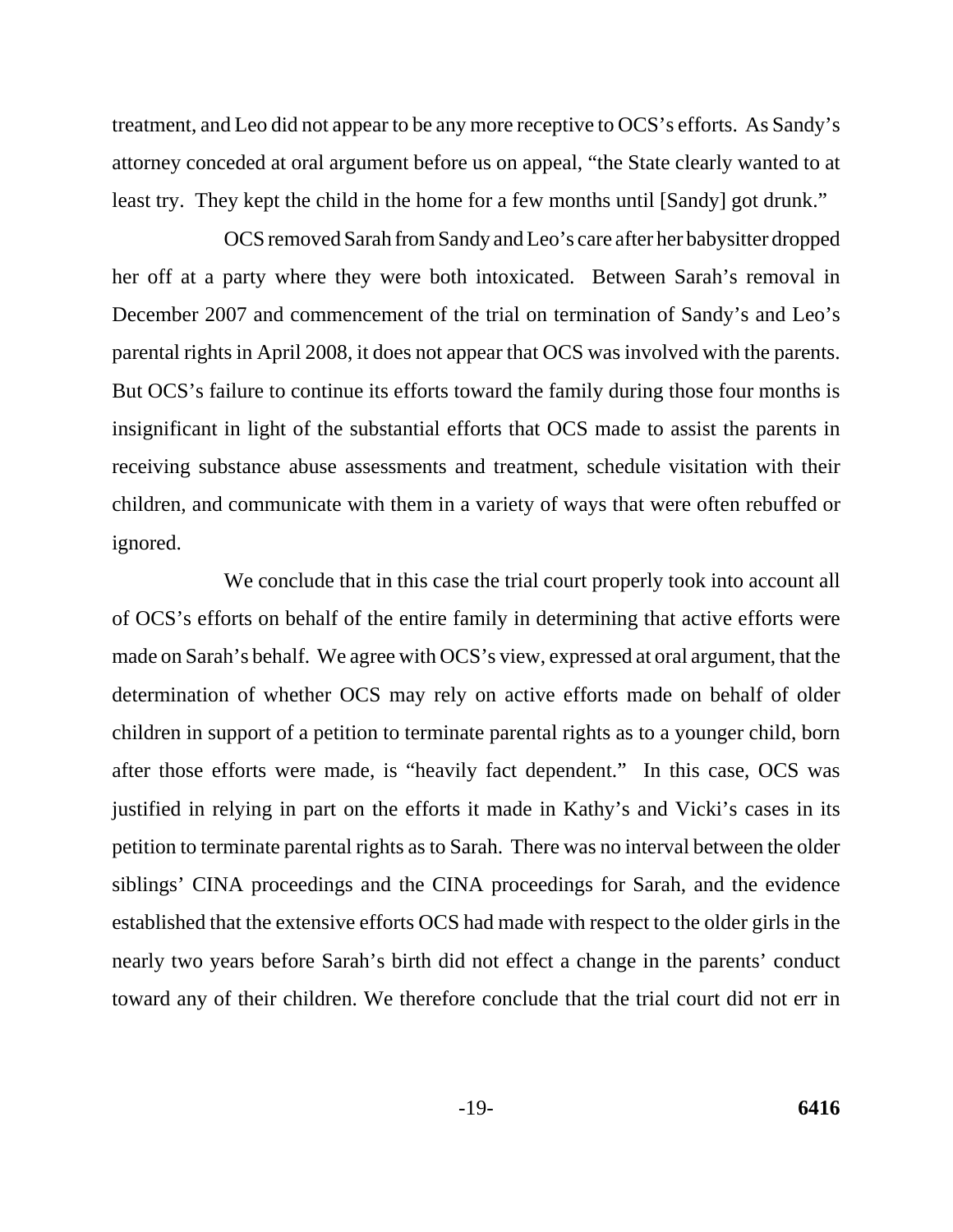finding that OCS made active but unsuccessful efforts to prevent the breakup of Sandy and Leo's family.

# **B. The Trial Court Did Not Err in Finding by Evidence Beyond a Reasonable Doubt, Including Dr. Droby's Testimony, that Continued Custody by the Parents Would Likely Harm the Children.**

ICWA requires that before a court may terminate parental rights to an Indian child, the court must find "by evidence beyond a reasonable doubt, including testimony of qualified expert witnesses, that the continued custody of the child by the parent or Indian custodian is likely to result in serious emotional or physical damage to the child."**<sup>31</sup>** The court's finding may be supported "through expert testimony alone or through aggregating expert testimony with other evidence such as testimony of lay witnesses."**<sup>32</sup>**

The parents contest the qualifications of Dr. Droby as the State's ICWAqualified expert and express concern that his testimony was by phone. The parents argue that Dr. Droby "was not qualified as an expert in child development, alcohol treatment or abuse, or on any subject specifically facing the court." But as OCS points out, Dr. Droby was qualified as an expert in psychology and his testimony was well within his expertise. At trial Dr. Droby addressed the psychological harm that the children have suffered and would likely continue to suffer if they were returned to Sandy and Leo's care and their parents continued to drink.

Sandy further argues in her reply brief that even if Dr. Droby was qualified under the Alaska Rules of Evidence, "testimony from an expert who is generally qualified to testify under the Rules of Evidence is not sufficient to meet the requirements

**<sup>32</sup>***Ben M. v. State, Dep't of Health & Soc. Servs., Office of Children's Servs.*, 204 P.3d 1013, 1020 (Alaska 2009).

**<sup>31</sup>**25 U.S.C. § 1912(f) (2006).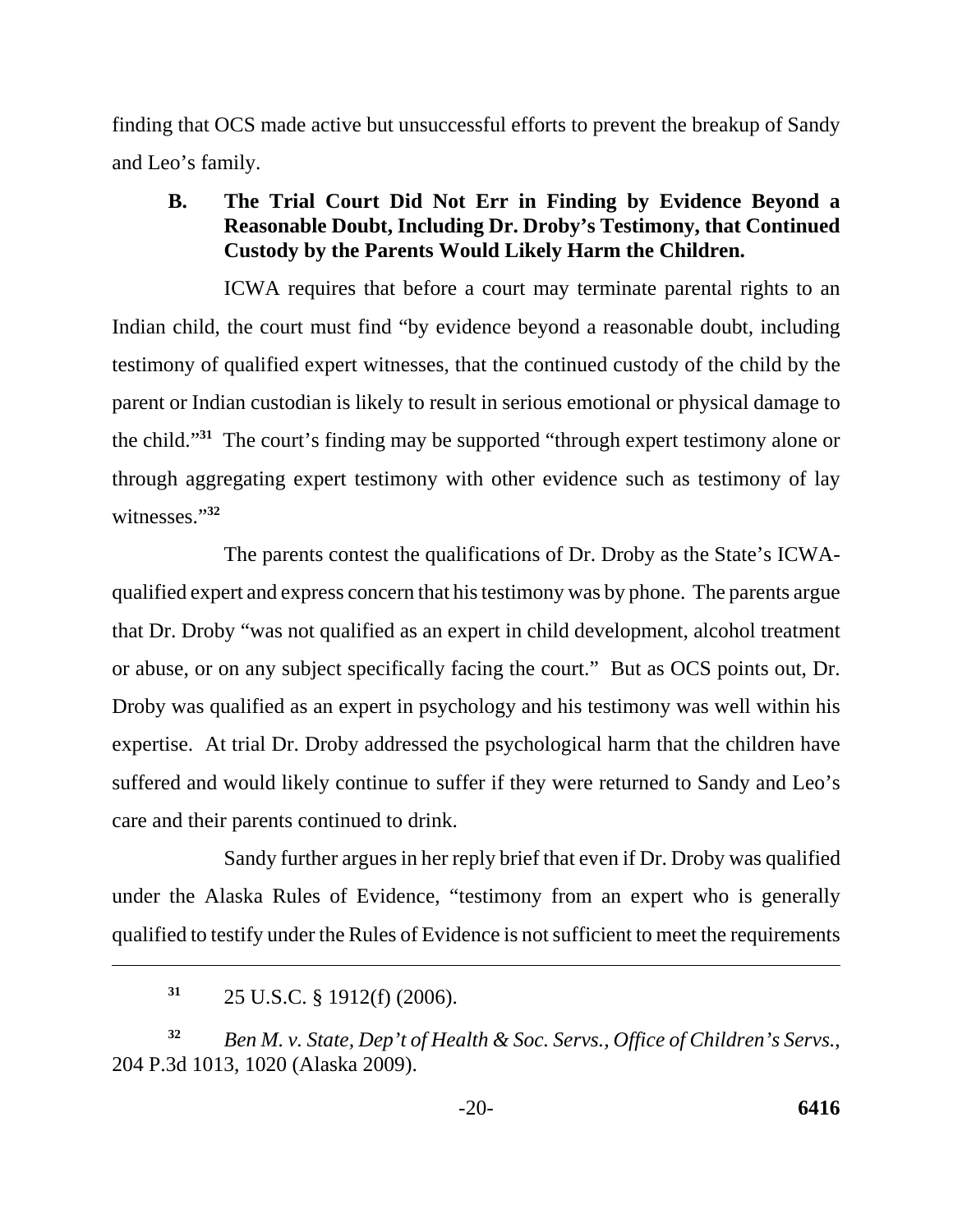of the Indian Child Welfare Act." Sandy cites *Marcia V. v. State, Office of Children's Services*, in which we explained that although "ICWA § 1912(f) heightens the requirements for an expert's qualifications beyond those normally required to qualify an expert," one way to meet ICWA's requirements is "by virtue of substantial education in the area of [the expert's] specialty. The legislative history of ICWA provides further guidance, stating that the education and training of the expert should constitute 'expertise beyond the normal social worker qualifications.' "**<sup>33</sup>** Having earned master's and doctorate degrees in clinical psychology, Dr. Droby received "substantial education" in his speciality of psychology that meets this standard.

The parents also claim that Dr. Droby's testimony was "compromised by the fact that he appeared telephonically," but they fail to cite any authority in support of this contention. Although Sandy asserts in her reply brief that she is not arguing that "the trial court erred in allowing Dr. Droby to testify by telephone under CINA Rule 3(g)," she subsequently complains that "[t]he psychologist literally phoned it in from Nome." Dr. Droby's testimony by phone was proper under CINA Rule 3(g), which provides that "[t]he court may conduct any hearing with telephonic participation by one or more parties, counsel, witnesses, foster parents or out-of-home care providers, or the judge."

Sandy and Leo raise their objections to Dr. Droby's qualifications as well as his telephonic testimony for the first time on appeal. We will not review issues that were not raised below absent plain error, which is an obvious mistake "creat[ing] a high likelihood that injustice has resulted."**<sup>34</sup>** The trial court made no mistake in qualifying

**<sup>33</sup>**201 P.3d 496, 504 (Alaska 2009) (quoting H.R. REP. NO. 95-1386, at 22 (1978), *as reprinted in* 1978 U.S.C.C.A.N. 7530, 7545).

**<sup>34</sup>***See Ted W. v. State, Dep't of Health & Soc. Servs., Office of Children's Servs.*, 204 P.3d 333, 337 (Alaska 2009) (internal quotation marks omitted).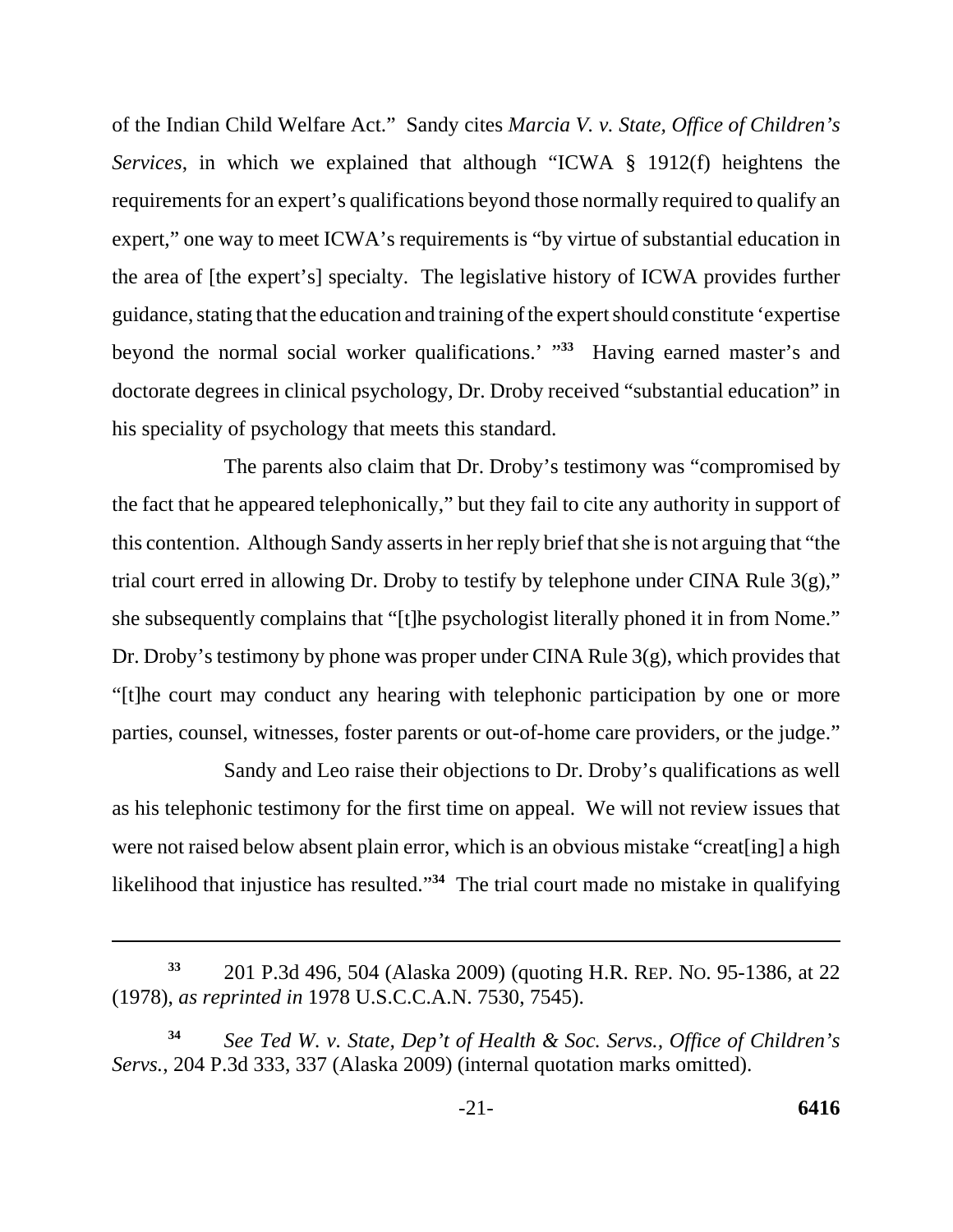Dr. Droby as an expert in psychology and in permitting his testimony by phone. Thus, there was no plain error.

Sandy and Leo's final challenge goes to the sufficiency of Dr. Droby's testimony. They argue that his testimony failed to satisfy the standards of ICWA because it consisted of generalizations due to his lack of personal knowledge of the family. But Dr. Droby's testimony is like that of Dr. Michael Rose in *Ben M. v. State, Department of Health & Social Services, Office of Children's Services*, in which we rejected a father's argument that the trial court erroneously relied on the testimony of an expert who had not evaluated him or his daughter.<sup>35</sup> We observed that "[i]t is possible that Dr. Rose's testimony would have been stronger or more detailed had he evaluated [the father] in person" but emphasized that "[o]ur case law is clear that in-person meetings are not required and the requirement for expert testimony is that it support the ultimate conclusion."**<sup>36</sup>** We concluded that Dr. Rose's testimony was not "so vague and generalized" or contrary to other evidence presented at trial "that the trial court clearly erred in according weight to it."**<sup>37</sup>** Dr. Rose testified that the father was likely to relapse based on the father's treatment and relapse history and identified likely problems faced by parents who care for their children while intoxicated.**<sup>38</sup>** Dr. Rose further testified that the father needed to resolve his psychological problems and dysfunctional personality

**<sup>35</sup>**204 P.3d at 1019-21.

**<sup>36</sup>***Id.* at 1020; *accord Marcia V.*, 201 P.3d at 507 (explaining that pre-trial interviews of the family members are not required when the expert's testimony is sufficiently grounded in the case's particular facts and issues but that an expert's testimony may be weakened by exclusive reliance on the case file).

**<sup>37</sup>***Ben M.*, 204 P.3d at 1020-21.

**<sup>38</sup>***Id.* at 1020.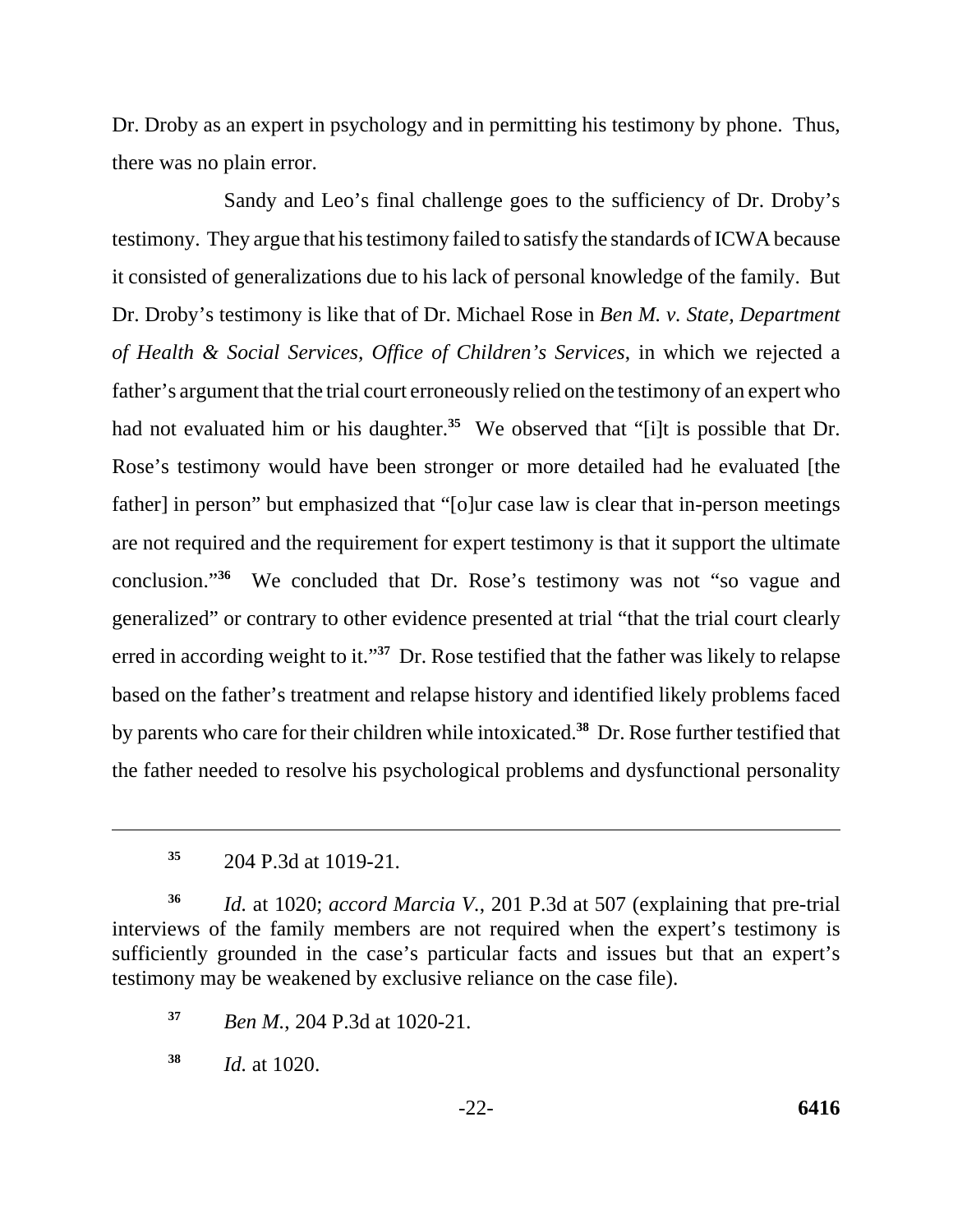features reflected in his criminal history and that "children exposed to domestic violence can suffer negative effects to their self-esteem and emotional stability."**<sup>39</sup>** Yet Dr. Rose was explicit that without examining the father he could not diagnose him with any particular disorder.**<sup>40</sup>**

Here, Dr. Droby's testimony was grounded in the facts and issues of this case. Dr. Droby testified that his review of the materials provided by OCS suggested that Sandy and Leo had "a strong orientation towards using alcohol at the expense of parenting," though he acknowledged that because he had not directly evaluated the family members, he could not diagnose the parents' consumption of alcohol as either alcohol dependent or alcohol abuse. Dr. Droby cited the parents' criminal records, their missed visits with their children, and the incident that lead to Sarah's removal as examples of their behavior that suggested that they had an alcohol problem. Dr. Droby further testified that "[i]t seems . . . from the treatment notes on the children that they have been affected emotionally and that they have suffered, to some extent, emotionally from their relationship with their parents." In particular, Dr. Droby mentioned Vicki's response to seeing her father push down her mother and threaten to kill her, and Vicki's diagnosis of post-traumatic stress disorder. Dr. Droby explained how parents' alcohol problems can hinder bonds between them and their children and can cause the children to be anxious, insecure, and depressed. Finally, after Dr. Droby was told of the parents' participation in treatment for the past sixty to ninety days, he testified that if they were released and continued to drink, the children might be at harm. Dr. Droby also discussed the likely adjustment problems that the children would experience if they were returned

**<sup>39</sup>***Id.* at 1020-21.

**<sup>40</sup>***Id.* at 1021.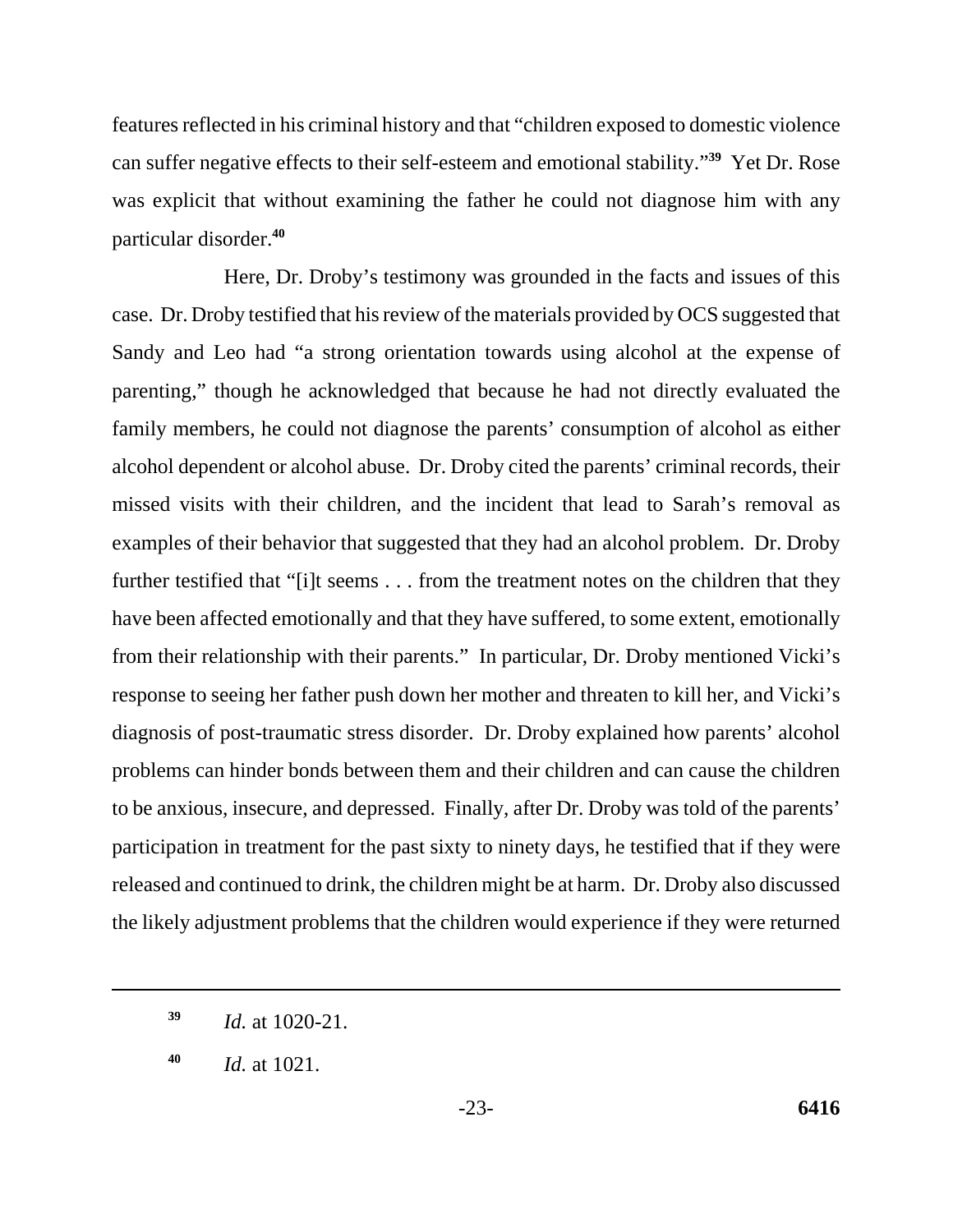to their parents after their parents completed eighteen months of treatment and six months of being sober in the community or if their parents relapsed and the children were again removed from their parents' care.

Dr. Droby's testimony is also consistent with the evidence that the trial court cited in finding that the children would likely suffer serious harm if returned to Sandy and Leo's care. In support of Dr. Droby's conclusions, the trial court cited: the foster mother's testimony about Vicki's displays of sadness and insecurity related to her jealousy of her foster mother's natural children, which had improved significantly during her time with her foster family; the treatment plan and mental status evaluation for Vicki, which contained her diagnosis of post-traumatic stress disorder and adjustment disorder; the guardian ad litem's December 2006 pre-disposition report that mentioned Vicki's bed-wetting problem at the age of five; the guardian ad litem's February 2006 predisposition report that discussed Kathy's assessments, which determined that she had delays in various areas, including language; the foster mother's testimony about Kathy's inability to count past two when she was about four years old and about her progress since living with her foster family; and Sarah's young age and need to attach with an adult caregiver to prevent her from suffering significant emotional damage, based on legislative findings concerning the attachment process of children under the age of six.**<sup>41</sup>**

Because Dr. Droby's testimony is particular to facts and issues in this case and consistent with the other evidence presented at trial, the superior court did not err when it relied on his testimony in combination with other evidence to find beyond a reasonable doubt that "[b]ased upon the ages and developmental needs of the children

*See* AS 47.05.065(5)(A)–(C) (discussing the problems associated with children who have not attached with an adult caregiver before they are six years old and the importance of expedited placement in permanent homes for these children). **41**